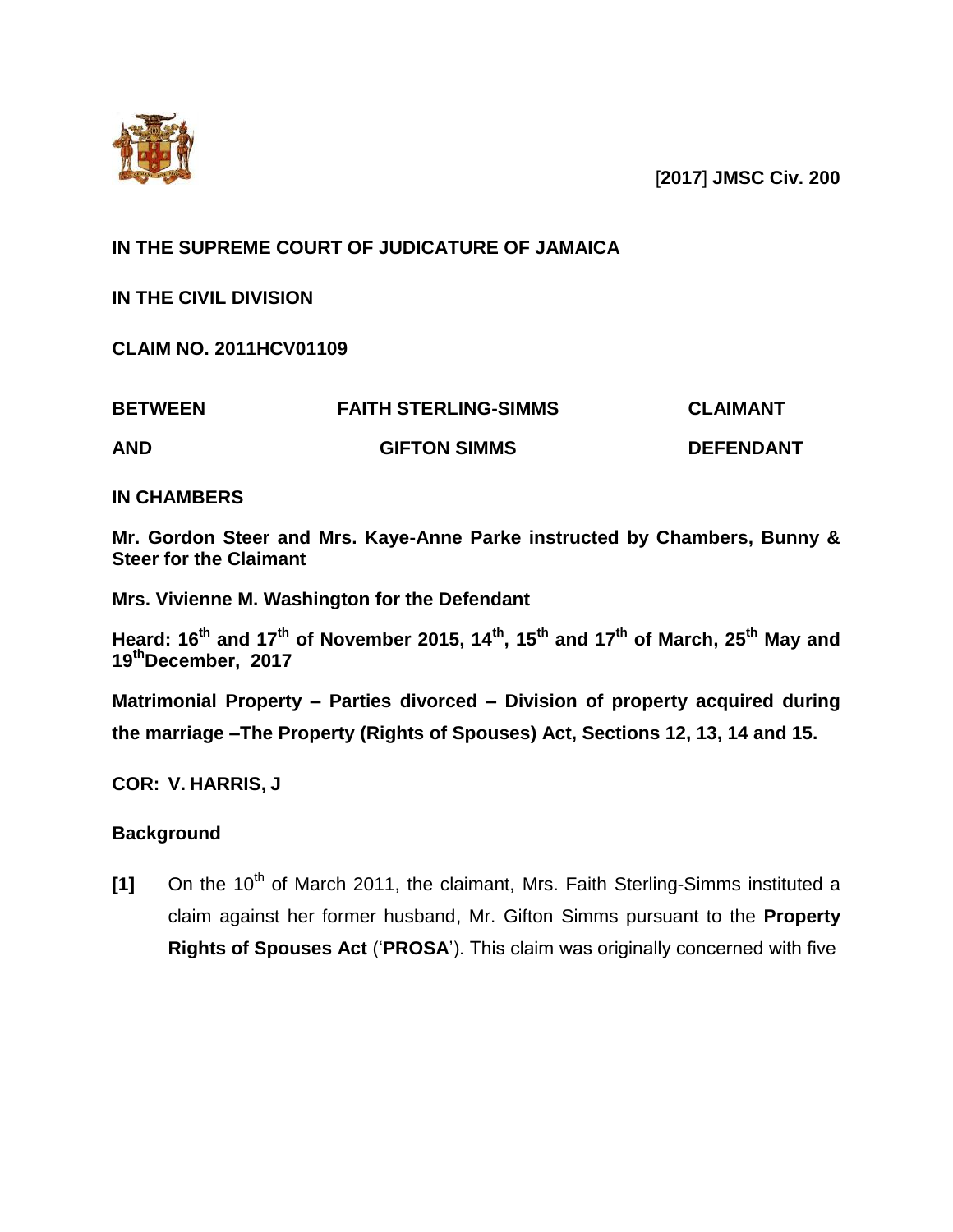(5) properties acquired during the parties' marriage of 27 years<sup>1</sup>. Mrs. Sterling-Simms was initially seeking a fifty percent (50%) interest in the following properties:

- (1) 10 Stillwell Avenue, Kingston 8 in the parish of St. Andrew (registered at Volume 1179, Folio 486 of the Register Book of Titles) (the 'family home');
- (2) Kensington Manor Apartment 112a;
- (3) Kensington Manor Apartment 203;
- (4) Gardens of Arcadia Apartment A15 (located at 3A Torrie Avenue); and
- (5) Desmond Court Apartment.

- [2] It is to be noted, however, that both the Kensington Manor apartments<sup>2</sup>, as well as, the Desmond Court apartment have already been sold. Two of the properties were disposed of during the course of the marriage and one was disposed of shortly after the parties separated. For clarity, it should be stated that these properties were disposed of prior to the institution of the claim in 2011. As such there was no contravention of section 20 of the **PROSA** which prohibits the disposal of property which is the subject of a claim made pursuant to this legislation.
- **[3]** By the time the matter came before this court for trial, the family home was also disposed of, though not by either of the parties. It was the mortgagee who exercised its power of sale and the parties' interest in the net proceeds of sale

<sup>&</sup>lt;sup>1</sup> The parties were married on the 27<sup>th</sup> of June 1981, they were separated in 2008 and the marriage was dissolved on the  $17<sup>th</sup>$  of March 2010

 $2$  Kensington Manor – Apartment 112a was sold in or around 1997, Kensington Manor – Apartment 203 was sold in or around 2009 and Desmond Court – Apartment A15 was sold in or around 2007.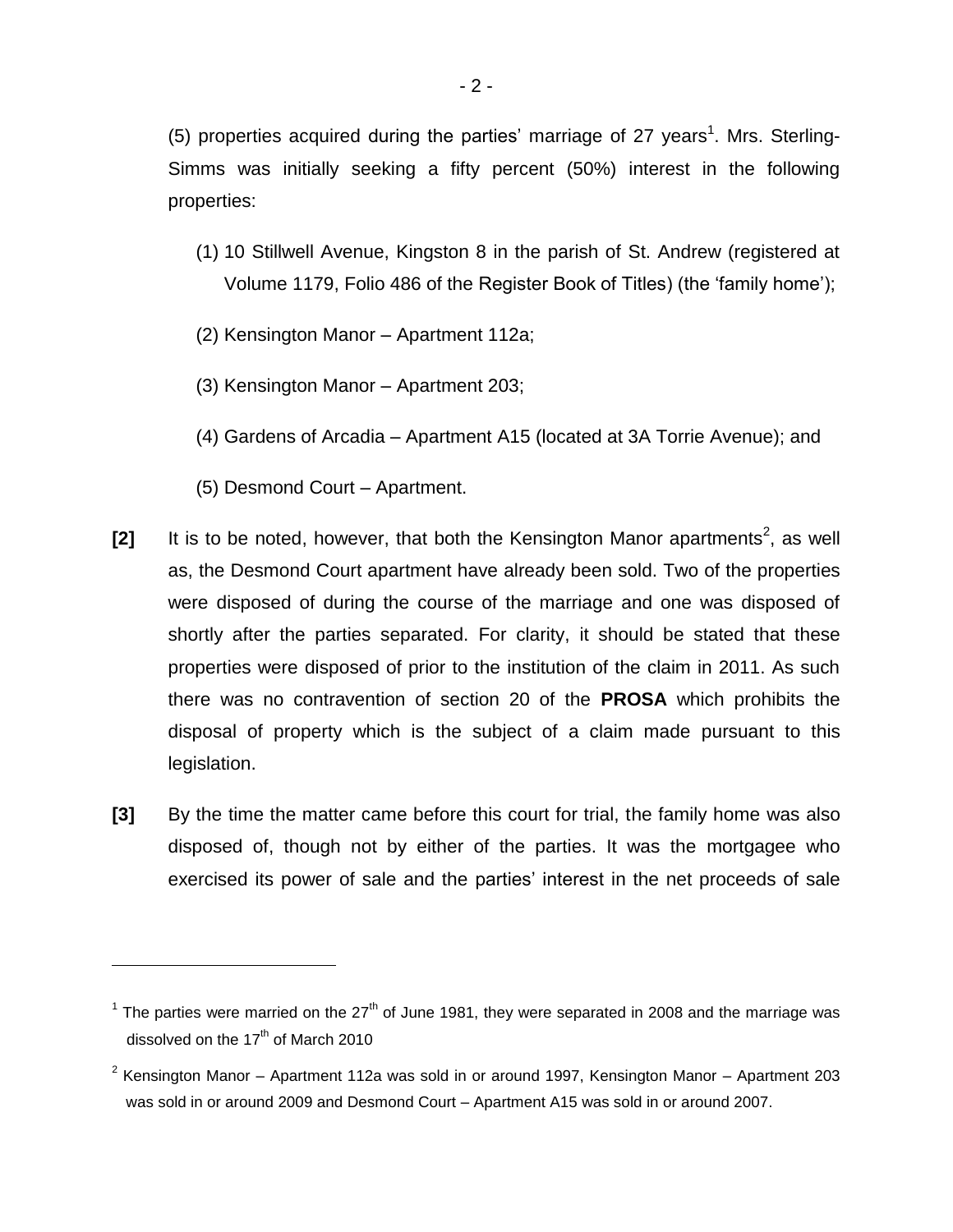was resolved by way of consent. Accordingly, a consent order was entered on the  $25<sup>th</sup>$  of May 2017.

**[4]** Therefore, all that remains to be resolved is whether Mrs. Sterling-Simms is entitled to an interest in the Gardens of Arcadia apartment which was registered in the sole name of Mr. Simms on the  $30<sup>th</sup>$  of March 1994. This property, which is referred to by the parties as the Torrie Avenue apartment, is registered at Volume 1266 Folio 625 of the Register Book of Titles.

## **The Claim**

- **[5]** As previously mentioned, Mrs. Sterling-Simms is seeking an order that she is entitled to a fifty percent (50%) interest in the only remaining property, i.e. the Torrie Avenue apartment. She has sworn to two affidavits<sup>3</sup> in support of her claim and was cross-examined.
- **[6]** It is her evidence that during the course of their marriage, Mr. Simms purchased a number of properties which they jointly contributed to. Save for the family home, her name was not registered on any of the titles.
- **[7]** Further, Mrs. Sterling-Simms contends that all their investments (which included real estate, shares and bonds) were funded from their joint accounts (held at three institutions)<sup>4</sup> that were financed by them both. Her evidence was also that they were aggressive savers. She stated that up until 2002, her salary was lodged to a joint account held at the Bank of Nova Scotia ('BNS') and that the said account was managed and controlled by Mr. Simms.

<sup>&</sup>lt;sup>3</sup> Filed on the 10<sup>th</sup> of March 2011 and the 14<sup>th</sup> of September 2012

<sup>&</sup>lt;sup>4</sup> The Bank of Nova Scotia, the National Commercial Bank and Jamaica Money Market Brokers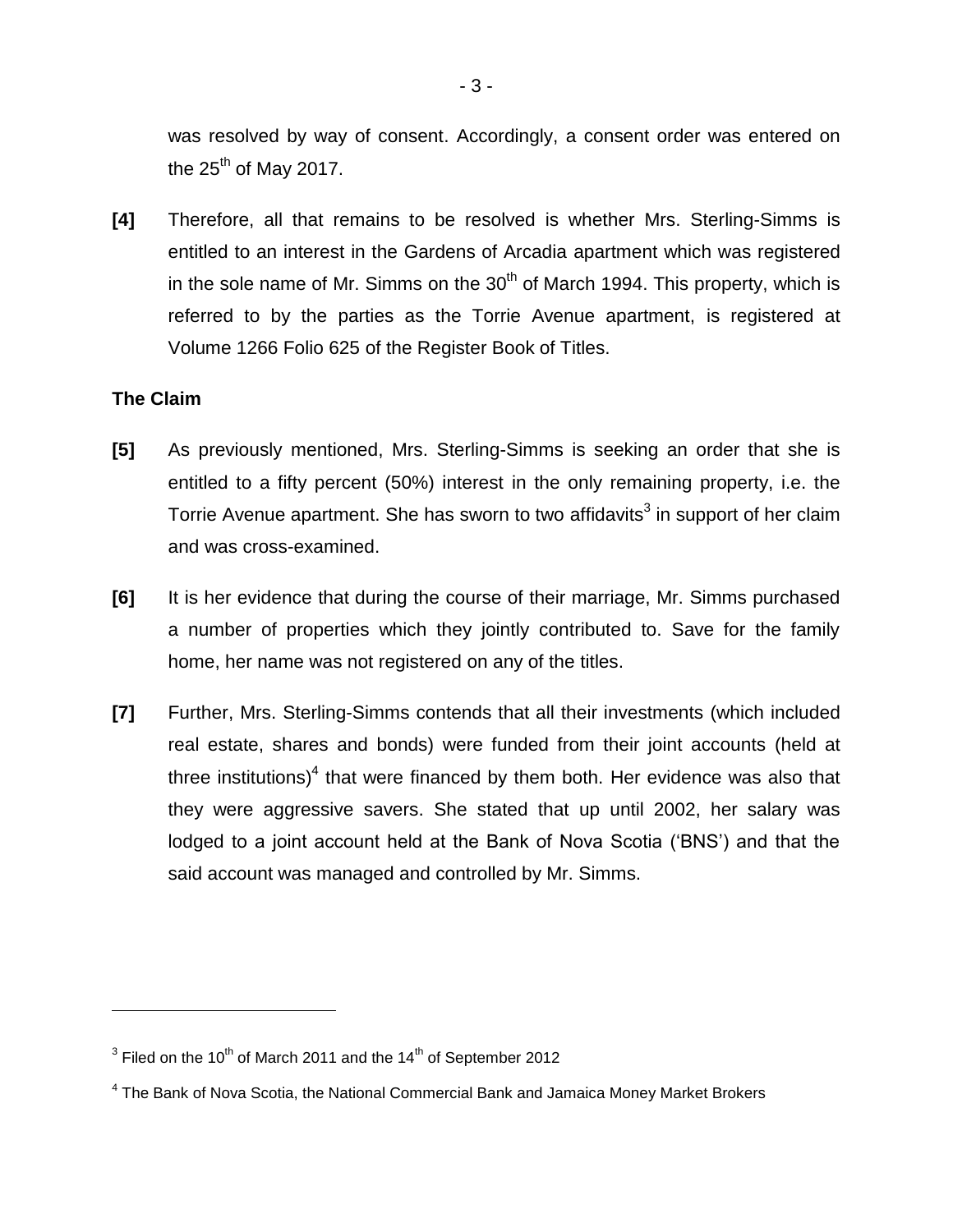- **[8]** In addition to funding their joint accounts from their respective salaries, Mrs. Sterling-Simms also stated that the proceeds of an informal business which they operated from the commencement of their relationship to about 2003 were also deposited to these accounts. This business involved buying and selling items from the United States of America, as well as, from other places which they visited. She recounted that the most profitable period of their business was when she worked at Desnoes & Geddes Limited (from 1984 to 2002). She stated that she would sell to her co-workers and customers.
- **[9]** Mrs. Sterling-Simms also gave evidence that she formed a company (Wilco Sports Limited). She claims that she borrowed money on behalf of this company and purchased property. However, it ran into difficulties and the property had to be sold after she left in 2008.
- **[10]** In essence, Mrs. Sterling-Simms contends that she foolishly allowed Mr. Simms to control their jointly pooled funds and investments because she trusted him. She stated that she trusted him not only because he was her husband but because he was also a banker by profession. She stated that she was under the impression that they were working and operating as a team.
- **[11]** Mrs. Sterling-Simms asserted that Mr. Simms was unwilling to discuss the details of their jointly owned assets, but stated that she was aware of shares which were acquired in six entities.<sup>5</sup> She specifically referred to the year 2008 which, she said, was when they decided that she should go abroad to work and maintain their children. She alleged that it was around this time that Mr. Simms began to

<sup>&</sup>lt;sup>5</sup> Bank of Nova Scotia, National Commercial Bank, Sagicor Life of Jamaica Limited, Jamaica Banana Producers, Jamaica Money Market Brokers and Jamaica Broilers.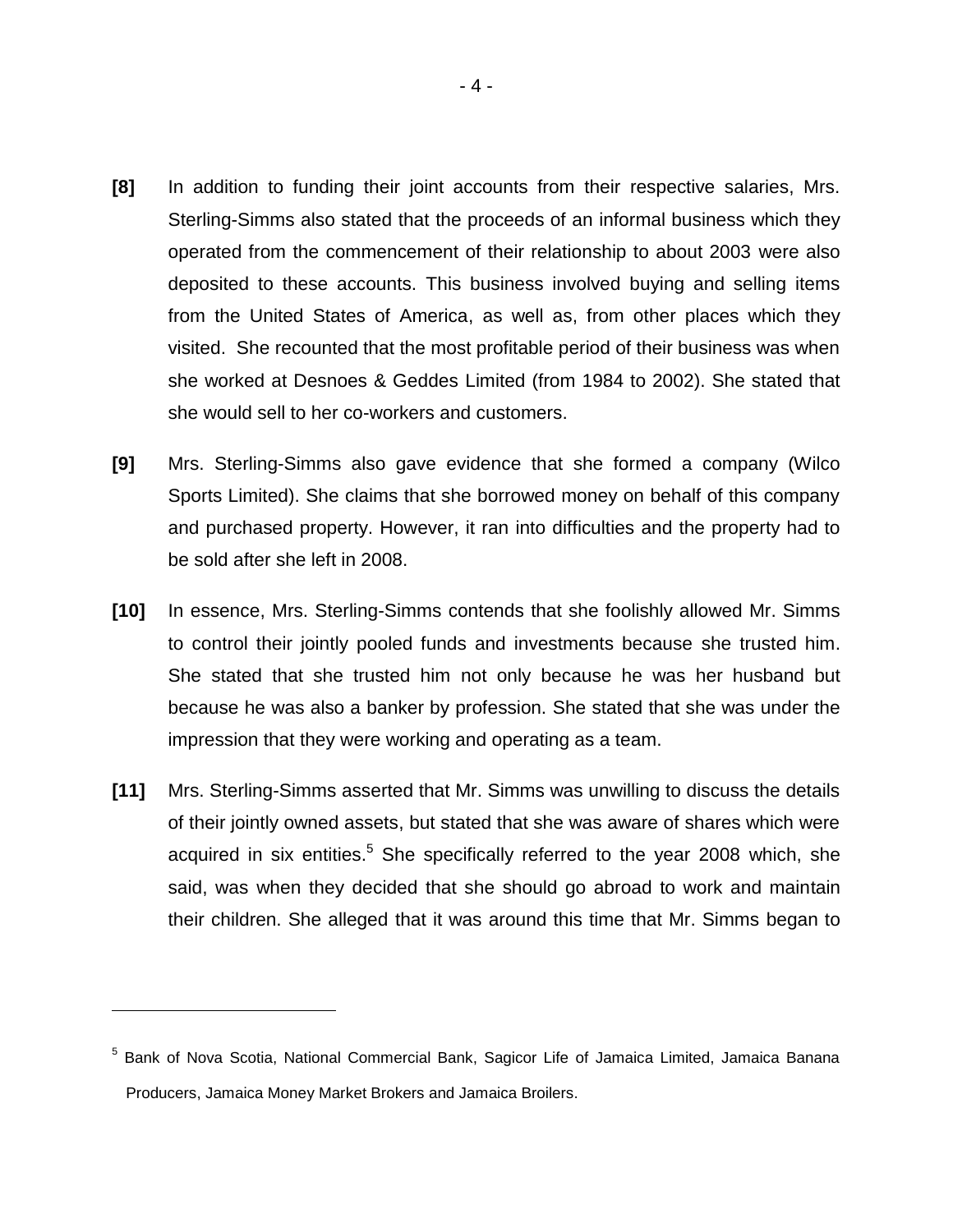hide their assets and dissipate them. This, in her view, contributed to the breakdown of their marriage.

#### **The Defence**

- **[12]** There is very little common ground between the parties. Mr. Simms asserts that he purchased all the properties (including the family home) from his own resources. He stated that he purchased the four apartments as a part of his pension plan without any input from Mrs. Sterling-Simms, and that her name was never registered on any of the titles because there was no intention to share them with her. Mr. Simms further explained that he worked as a banker for most of his adult life (until January 2009), save for eight years when the banking sector collapsed and he was between contracts. He said that except for the time when he worked at BNS, he always worked on contract and thus did not accumulate any pension benefits. In support of his defence Mr. Simms swore to a number of affidavits. However, only the one that was filed on the  $8<sup>th</sup>$  of June 2012 stood as his evidence in chief. He was permitted to give *viva voce* evidence and was extensively cross-examined.
- **[13]** Mr. Simms denied that the investments (real estate, stocks and paintings) were funded from the parties' joint accounts. He contends that these investments were funded solely by him, even though some of the stocks were purchased in Mrs. Sterling-Simms' name. He admitted that he acquired shares in four of the six entities named by Mrs. Sterling-Simms and that he invested in stocks, securities and shares for his family. He also stated that he was never an aggressive saver, as Mrs. Sterling-Simms stated, because the returns provided by the banks were low.
- **[14]** Mr. Simms also contends that he paid all the bills, as well as, the expenses of Mrs. Sterling-Simms' family members who lived with them for about 24 years. He denies that Mrs. Sterling-Simms' salary was lodged to a BNS joint account which he managed and controlled. What he does admit is that he paid the bills from a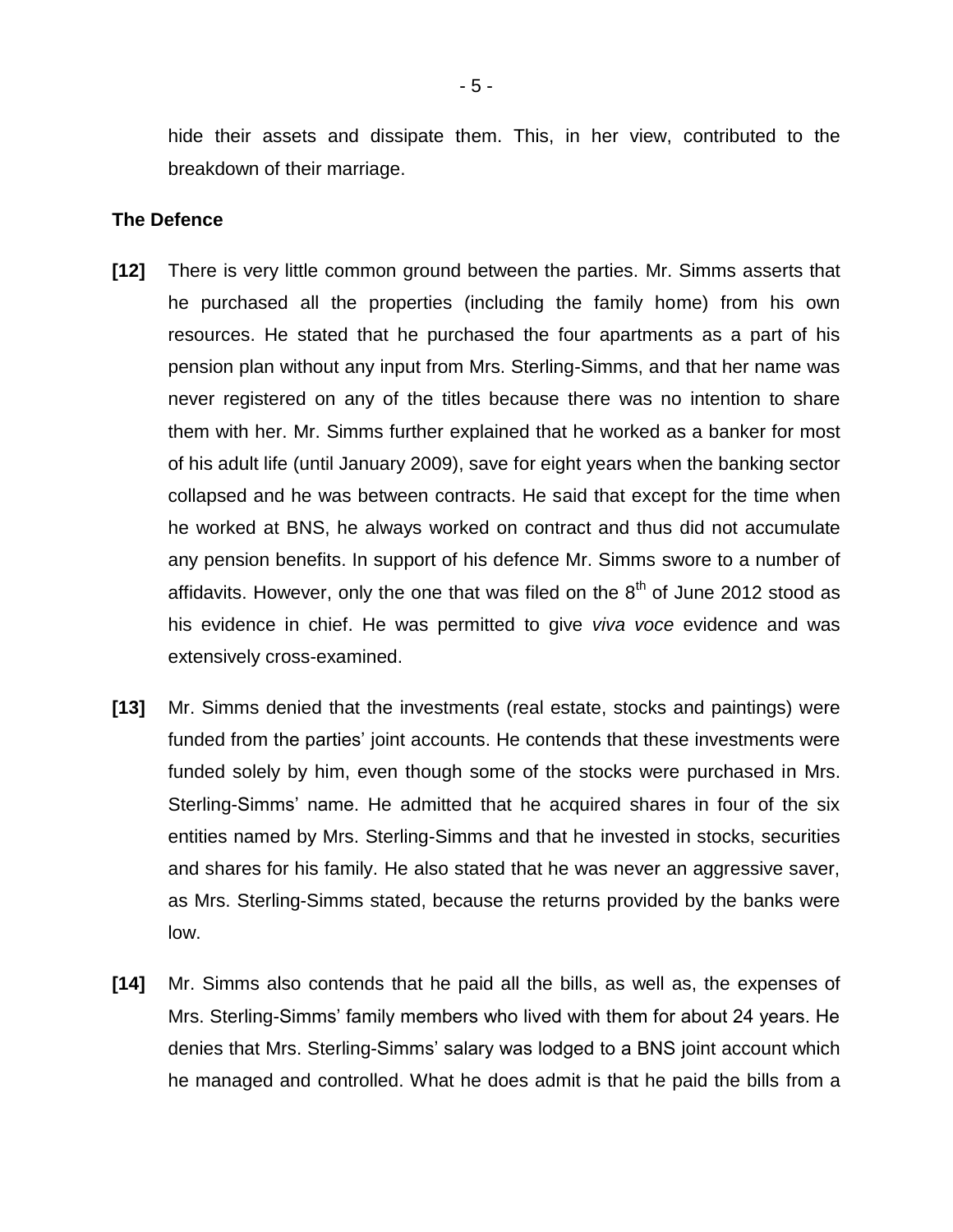personal staff account on which Mrs. Sterling-Simms' name was placed and that her salary was placed in this account for a period.

- **[15]** It is Mr. Simms' evidence that he did not control any jointly pooled funds, investments or property. He further states that he did not hide anything from his former wife and that even though he paid all the bills, the cheques and receipts were placed at a convenient place in the house for all to have access to them.
- **[16]** With regards to the informal business which generated funds for investments, Mr. Simms asserts that he started this business long before 1997, which was even before he met Mrs. Sterling-Simms. He disagreed with her assertion that the most profitable time for the business was when she worked at Desnoes & Geddes Limited. This he stated was because she only sold a small number of items and was eventually unable to continue as it was against company policy.
- **[17]** In relation to Mrs. Sterling-Simms' migration to the USA in February 2008, Mr. Simms stated that he was of the view that she went there for the purpose of collecting her green card and she would have to remain there for six months. It is Mr. Simms' evidence that his ex-wife did not return and he was unaware of her whereabouts. He said that he later discovered that in February 2008, Mrs. Sterling-Simms already had her green card.
- **[18]** In response to Mrs. Sterling-Simms' assertion that he hid their assets and began to dissipate them in her absence, he stated at paragraph 35 of his affidavit, "*Since the Claimant left, one asset was sold to liquidate loans which were spiralling out of control and before the Claimant left Jamaica, another asset was sold at her insistence and approximately One Million Three Hundred and Fifty Thousand Dollars (\$1,350,000.00) was given to the Claimant as part of the net proceeds of sale."* Even though Mr. Simms did not specify, based on the chronology of events it seems that it was the Desmond Court apartment (A15) which was sold in 2007 before Mrs. Sterling-Simms left in 2008 and the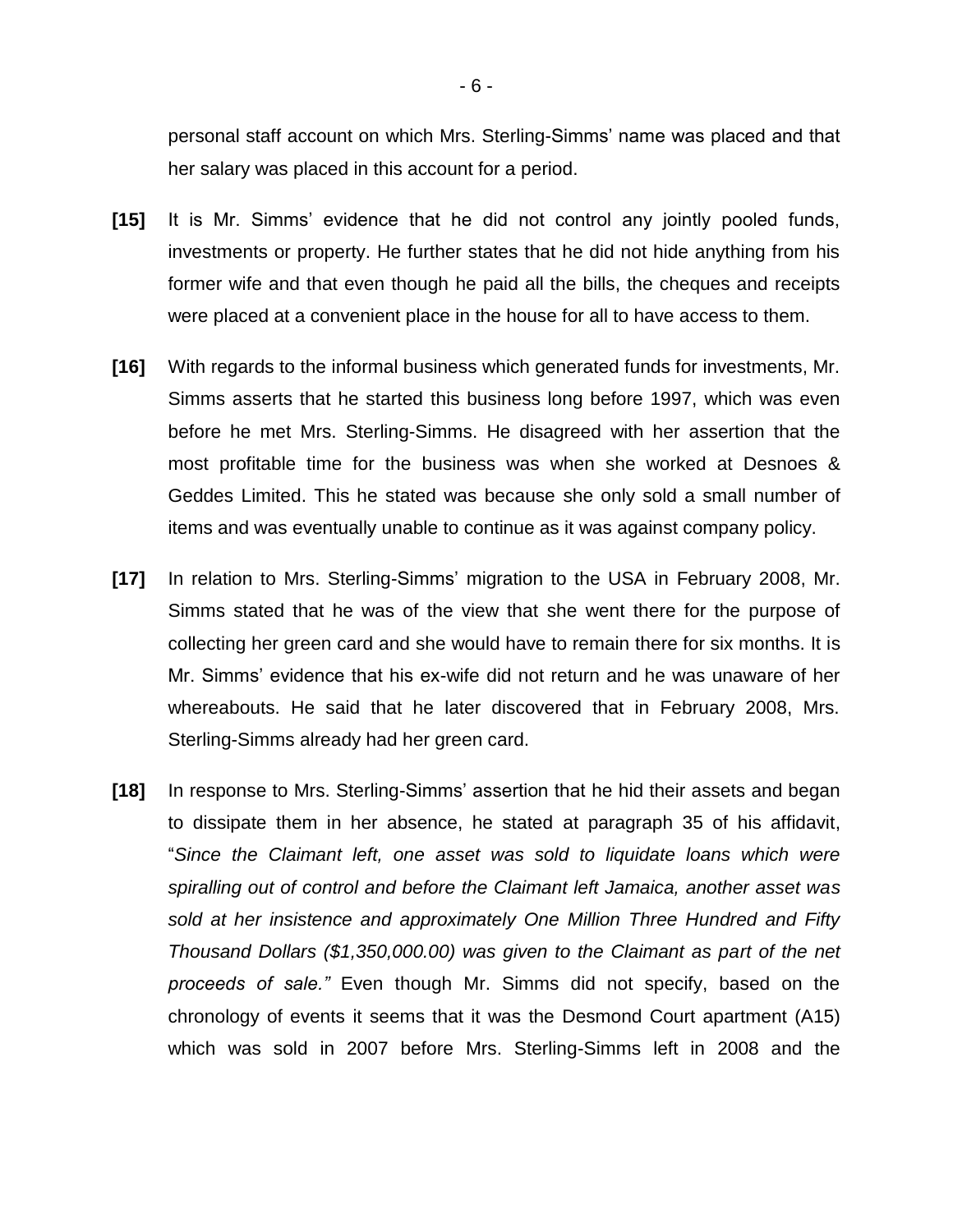Kensington Manor apartment (203) which was sold in or around 2009 to liquidate loans.

### **The Law**

# **[19]** Lord Wilson noted in **Eutetra Bromfield v Vincent Bromfield<sup>6</sup>** :

*5. … The Property (Rights of Spouses) Act (which also, and enviably, confers rights on certain non-marital cohabitants) confers on the court following divorce limited redistributive powers in relation to the family home and wider such powers in relation to other property: sections 13-15. It requires the court, in any redistribution of other property, to take into account not only the financial contributions, direct or indirect, which would have been relevant to the creation of an equitable interest in property but other contributions and indeed all other circumstances which the justice of the case requires to be taken into account: section 14(2) and (3).* 

- **[20]** This is a case which concerns 'other property', that is, not the family home. As such the relevant provisions of the **PROSA** are sections 12, 13, 14, 15. It may be noted also that the statutory definition of 'property' is quite expansive and includes real property to which either spouse is entitled.<sup>7</sup> It is therefore clear that the Torrie Avenue apartment which is registered to Mr. Simms constitutes property which can be divided.
- **[21]** Mrs. Sterling-Simms' application has been duly made within the period provided for by section 13 (i.e. 12 months after the dissolution of marriage) $^8$  as such the court can exercise its redistributive powers under section 14(1)(b) having regard to the factors contained in section 14(2).

 $^6$  [2015] UKPC 19, paragraph [5]

 $7$  See: section 2 of the PROSA

 $^8$  The Decree Absolute was granted on the 17<sup>th</sup> of March 2010 and the claim was instituted on the 10<sup>th</sup> of March 2011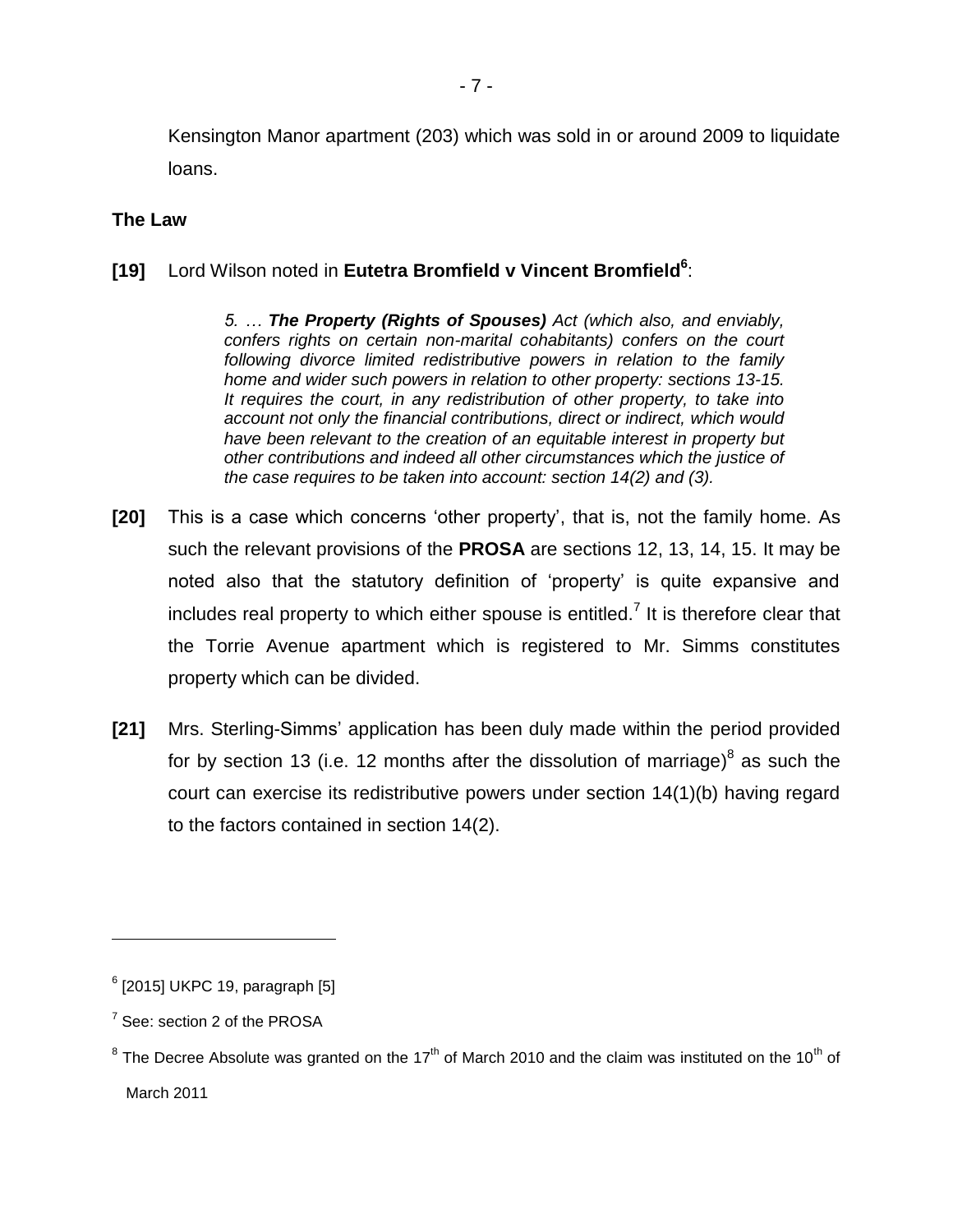#### **The section 14(2) factors**

#### **Contribution**

- **[22]** The issue of contribution is by far the most vexed issue in the instant case. Mr. Simms contends that Mrs. Sterling-Simms made no contribution to the family home or the investment properties (including the Torrie Avenue apartment). Whereas Mrs. Sterling-Simms asserts that she contributed to the acquisition of all the properties. She claims that her contribution came in the form of her salary which was directly deposited to a joint account at BNS from about 1979 to 2003 (that is for 24 years).
- **[23]** It should be noted that the Torrie Avenue apartment was purchased in 1994 and Mr. Simms accepted in cross-examination that he paid the mortgages for the properties from their joint account where both their salaries were placed.
- **[24]** It was suggested to Mrs. Sterling-Simms in cross-examination that she made no contribution to the acquisition of the Torrie Avenue apartment as she withdrew all her salary from the joint account. This suggestion was vehemently denied. She stated that while she did have a cheque book for the account and that she would at times draw cheques on the account, at no time did the withdrawals that she made represent her entire salary.
- **[25]** On this point, counsel for Mrs. Sterling-Simms submitted that the Torrie Avenue apartment was purchased by way of a mortgage which was serviced through monies placed in a joint account held by the parties. It was further submitted that, *"Notwithstanding that the property was purchased in the sole name of the defendant does it now preclude the court to find that the property was intended to be held by both parties and if not so that over the years the Claimant would have contributed to the preservation of this property thereby giving her a share therein."*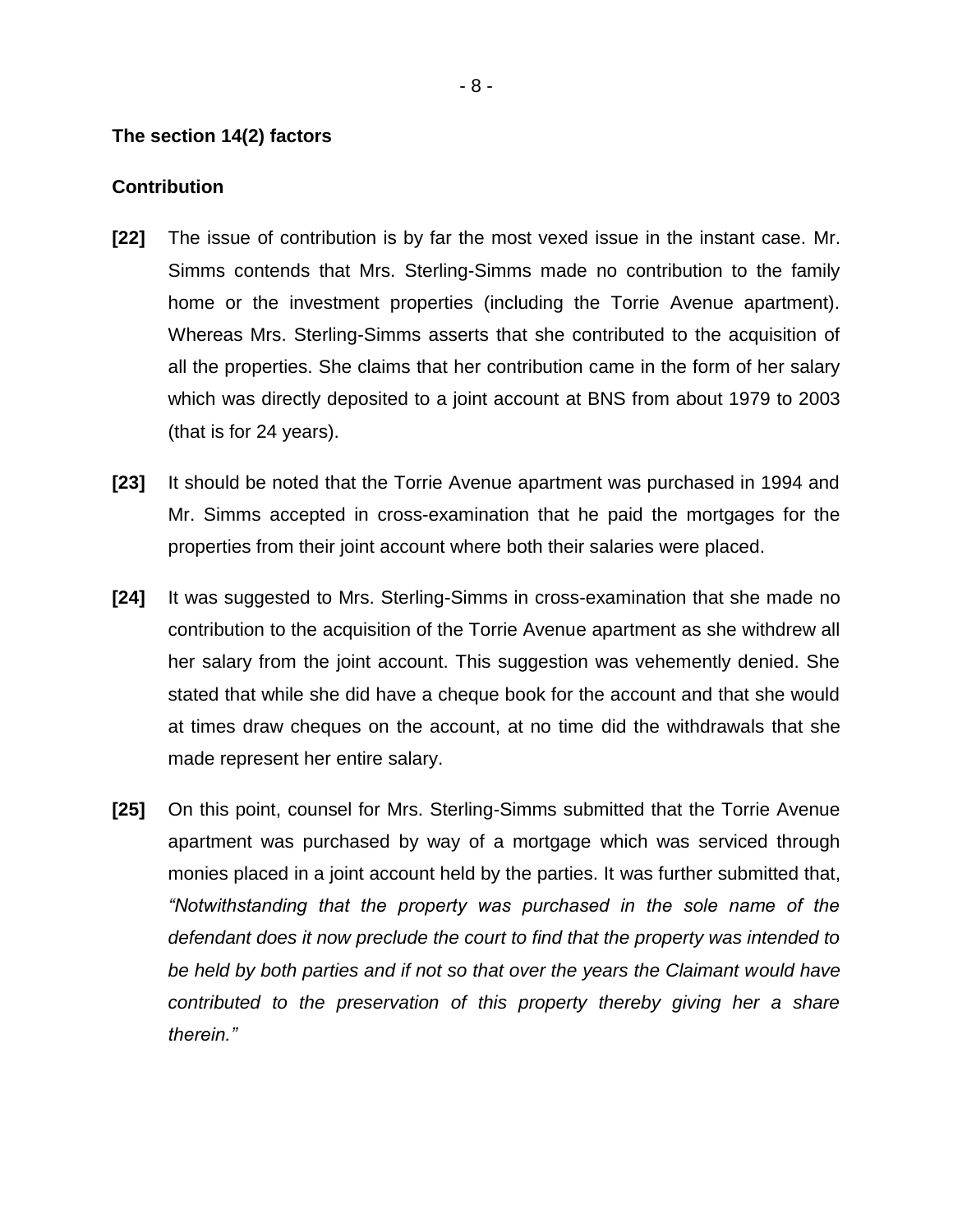- **[26]** It seems to me that two submissions are being made, perhaps in the alternative. Firstly, Mrs. Sterling-Simms made direct financial contributions to the acquisition of the properties (particularly the Torrie Avenue apartment) because her salary was lodged to the joint account which was used to service the mortgages. Secondly or alternatively, if Mr. Simms did not use monies contributed from Mrs. Sterling-Simms' salary, then she indirectly contributed to the preservation or, to use the language of the statute, 'the conservation of the properties.'
- **[27]** There appears to be some merit in the latter submission. Mrs. Sterling-Simms is clearly not in a position to prove that she directly contributed to the purchase of the Torrie Avenue apartment. However, it is her evidence that her salary was placed in the joint account which serviced the mortgage. Mr. Simms has accepted that this was so.
- **[28]** With regards to her employment history, Mrs. Sterling-Simms gave evidence that she was an executive secretary at T Geddes Grant Limited at the time of the marriage. She subsequently went to work at Desnoes & Geddes Limited and then at the Lasco Group of Companies ('Lasco') before leaving to operate her own company. It is to be noted also that Mrs. Sterling-Simms' has supplied documentary evidence that she was gainfully employed to Desnoes & Geddes Limited from the  $3<sup>rd</sup>$  of January 1984 until the  $31<sup>st</sup>$  of July 2001 when she was made redundant. The court accepts this aspect of Mrs. Sterling-Simms' evidence. She stated that she gave Mr. Simms the money which she obtained when she was made redundant. She has also provided documentary evidence of her employment with Lasco from February 2004 to March 2005. During her employment at Lasco, she said that she received her salary by cheques which she in turn gave to her former husband.
- **[29]** When asked in cross-examination Mrs. Sterling-Simms stated that she could not say how much she made per month. She estimated that she made about \$300,000.00 per month at Desnoes & Geddes Limited and about \$100,000.00 per month (plus upkeep) at Lasco. Mrs. Sterling-Simms in cross-examination did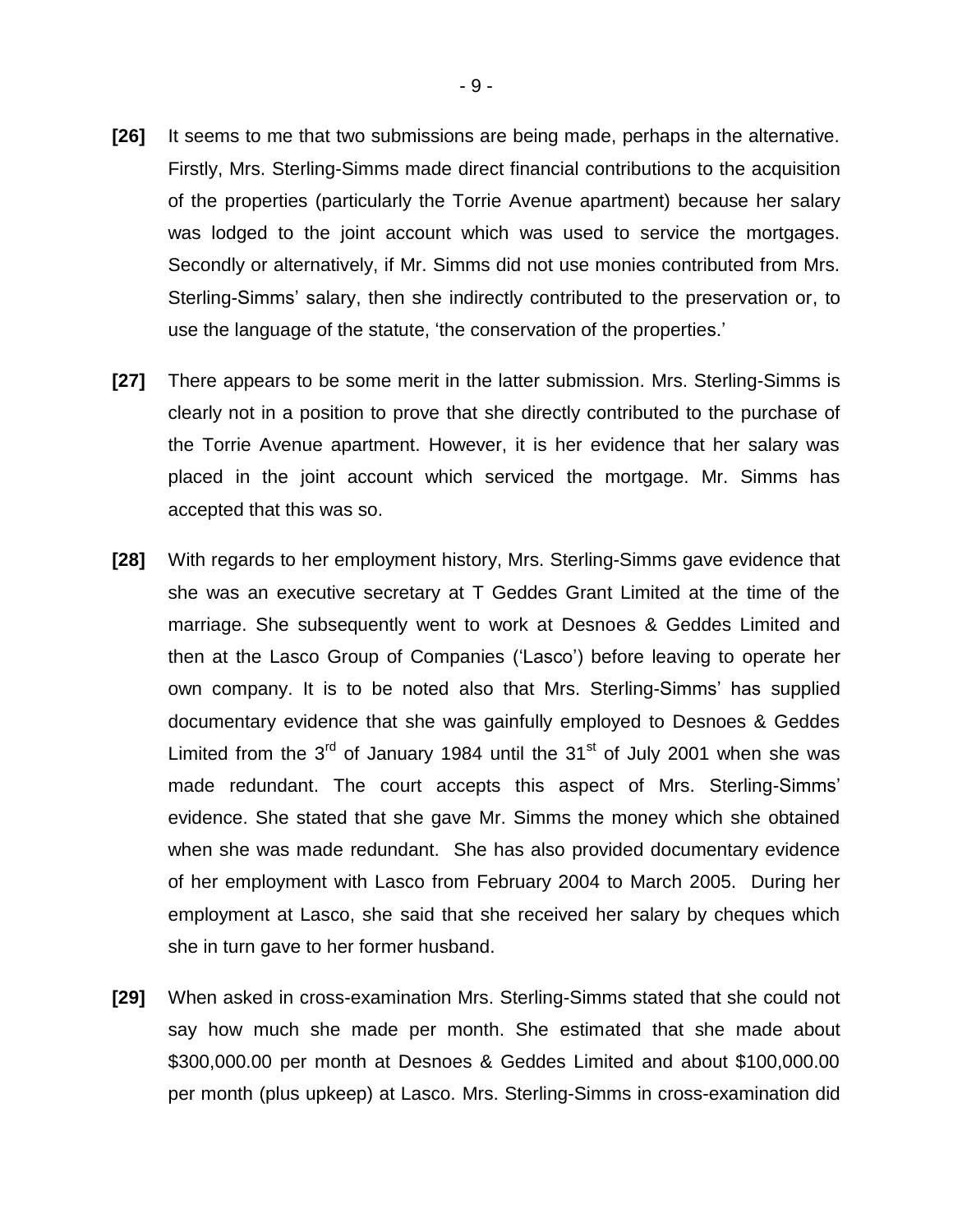not agree that at all times her former husband's income was much greater than hers. It would have been useful if Mrs. Sterling-Simms was able to clearly demonstrate that without her consistent deposits to the joint account, Mr. Simms' means would have been insufficient to keep up the mortgage payments. However, I bear in mind that her evidence is that her former husband was the person who managed their accounts. She also stated that although she took an interest in everything, Mr. Simms hardly disclosed anything to her and it was as if everything was "under lock and key."

- **[30]** Mrs. Sterling-Simms also stated that she and Mr. Simms would have had discussions about their joint account from time to time but she said that she was not able to say that these discussions pertained mostly to reconciling the joint account.
- **[31]** She admitted that she was free to write cheques whenever she felt like and that she used the cheque leaves provided by Mr. Simms. She stated however that they were not used by her without any reference to him. Mrs. Sterling-Simms stated that she stopped using the joint account when Mr. Simms stopped giving her cheque leaves.
- **[32]** Having regard to the undisputed evidence that Mrs. Sterling-Simms made regular contributions to their joint account which serviced the mortgage(s) and I have accepted that this would have been for a period of at least 17 years (between 1984 and 2001); and during this period both the family home and the Torrie Avenue apartment were purchased (the former in 1991 and the latter in 1994), it seems to me on a balance of probabilities that she would have contributed directly to the acquisition of at least one of these properties, most likely the family home, and indirectly to the acquisition and/or conservation of the other, that is, the Torrie Avenue apartment.
- **[33]** Despite Mr. Simms assertion that he purchased all the properties exclusively from his income, he has not brought any documentary evidence to show that his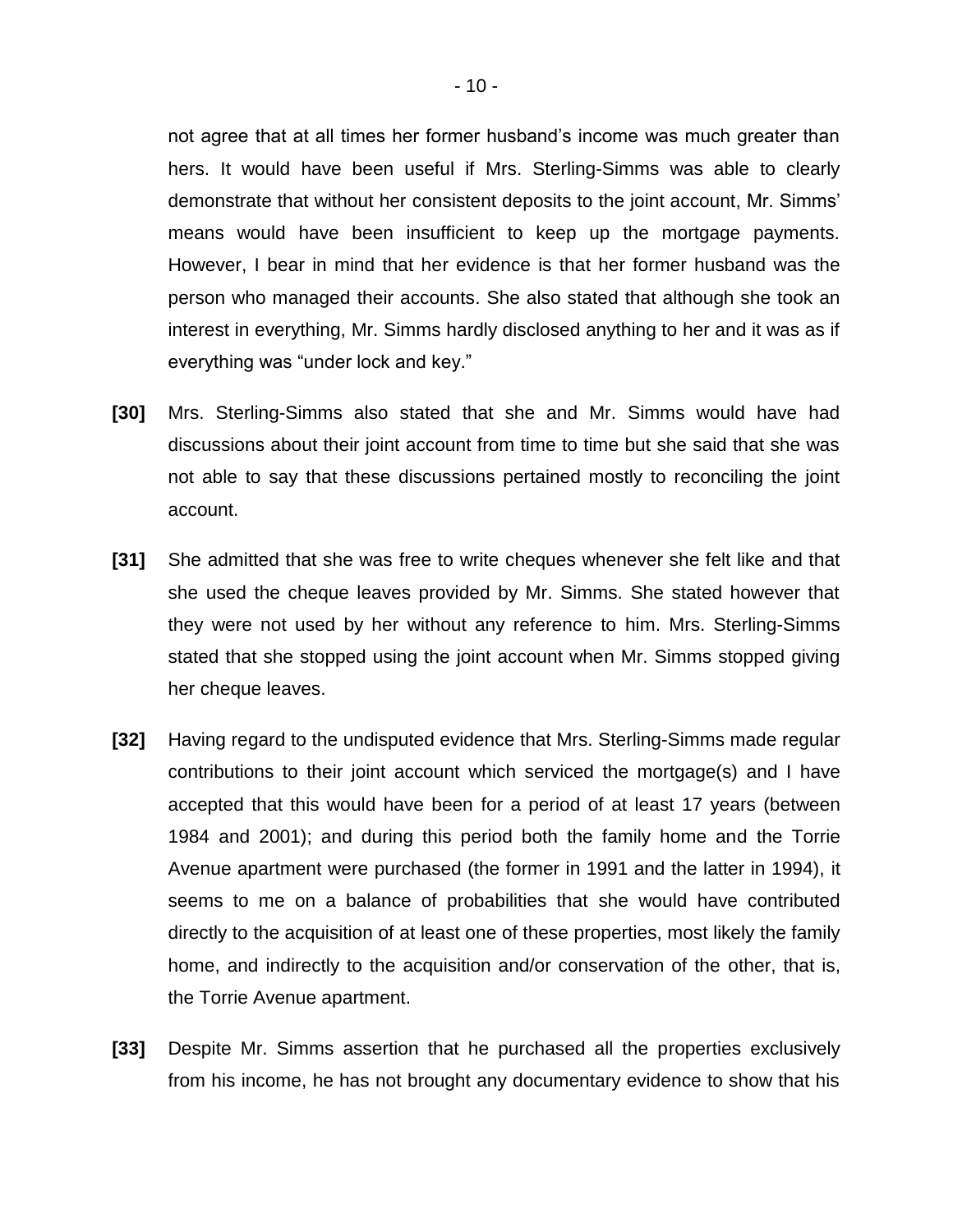income was sufficient to service all the mortgages, cover the household expenses and financially support the members of Mrs. Sterling-Simms' extended family who resided with them. In relation to his salary he stated in crossexamination that, *"My salary and the other things I did to augment my salary from 1991 to 2002 was enough to service all the loans and the bills in the household."*  However, as indicated above, this assertion is not supported by any documentary evidence of any nature.

- **[34]** He has given evidence that he took out a number of loans. These included loans from family members such as his niece in the amount USD\$21,000.00 and his mother in the amount of £2,200.00. He also took out a staff loan to purchase two motor cars.
- **[35]** Even though Mr. Simms maintained that Mrs. Sterling-Simms did not contribute financially to the acquisition of any of the four apartments nor did she visit any of them, he did admit that one of the properties (Desmond Court) was sold at her insistence and that he gave her a cheque from the net proceeds. In respect of the Torrie Avenue apartment he stated that he borrowed money from CIBC (King Street) in his name alone and that this loan was eventually refinanced by BNS.
- **[36]** The timing of events in this case is quite informative. It is Mrs. Sterling-Simms' evidence that she had no income in 2004 as the company was new and struggling and she stopped paying anything towards the mortgage from 2008 when she left for the USA. It is Mr. Simms evidence that after she left one of the investment properties (the Kensington Manor apartment (203)) had to be sold in or around 2009 to liquidate debts. It is not in dispute that subsequent to this, in 2012, the mortgagee exercised its power of sale over the family home because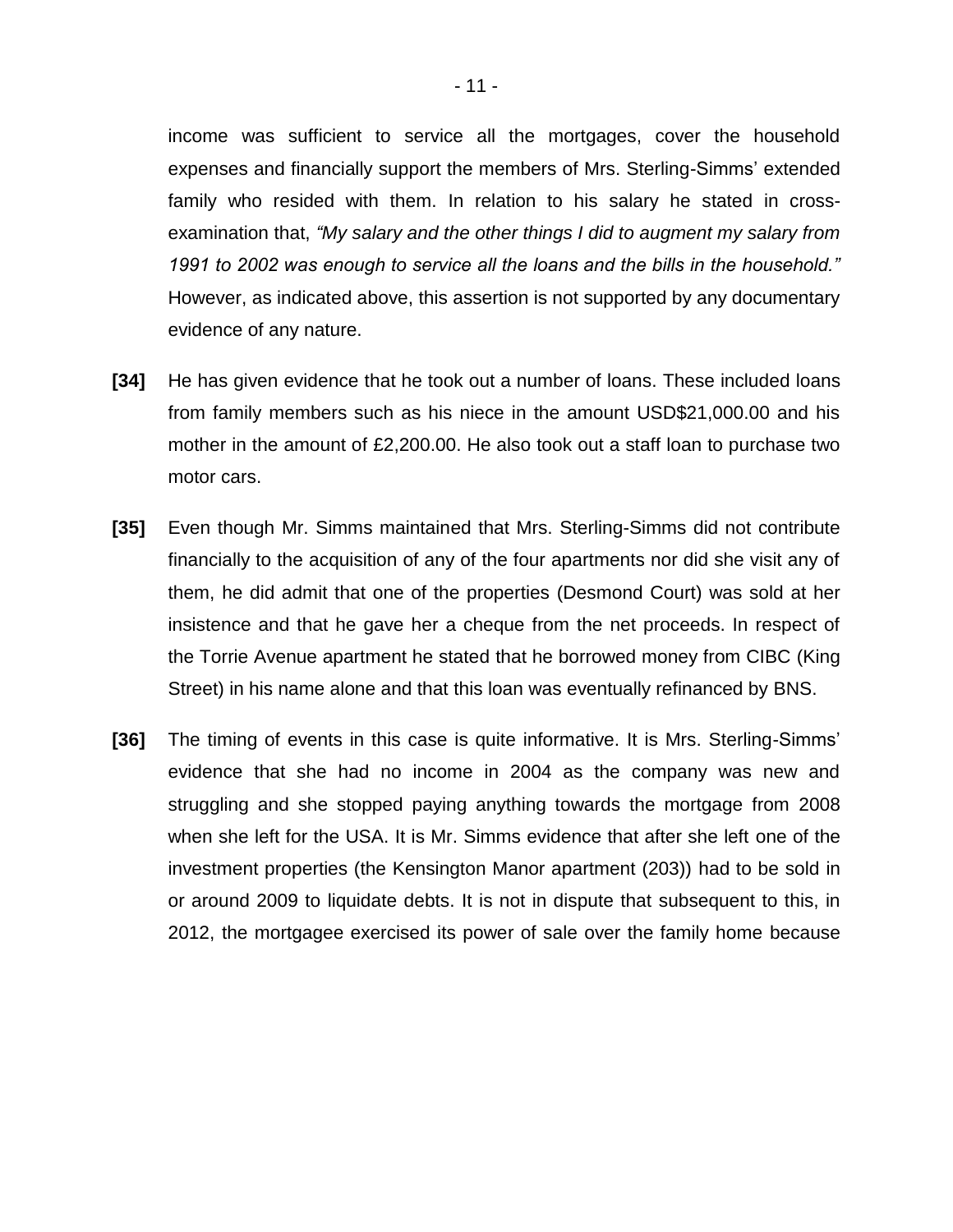the parties were in default for over a month<sup>9</sup>. While there might have been other factors at play, such as the unprofitable company, it is reasonable to infer that without Mrs. Sterling-Simms' regular monthly contributions (which would have stopped in July 2001 and then resumed for a year, from 2004 – 2005) it became difficult to manage all the parties' expenses. These expenses naturally included the conservation of the investment properties.

- **[37]** Accordingly, I find that Mrs. Sterling-Simms did contribute to the acquisition and conservation of the investment properties (in particular the Torrie Avenue apartment) insofar that her income which was pooled with Mr. Simms for at least 17 years when the property was purchased (in 1994) and it was from this account that the mortgage was serviced. The fact that Mr. Simms' name alone was registered on title, and according to him the mortgage loan as well, is not in my view determinative. In the same vein, it is to be noted that her name was not placed on the title for the Desmond Court apartment, yet Mr. Simms stated that it was sold according to her instruction and she was given a cheque from the net proceeds of the sale.
- **[38]** I wish to add that monies placed in an account are by its nature fungible. So Mr. Simms would have been on stronger ground if he could demonstrate that only his income was placed in the joint account and used to service the mortgage for the Torrie Avenue apartment. However, since this was not the case he would have to account for what was done with Mrs. Sterling-Simms income which was consistently deposited in their joint account. I do not accept that she withdrew all her salary from the account every month as suggested to her in crossexamination. If it was used for anything in relation to the family, which on a

<sup>&</sup>lt;sup>9</sup> Paragraph 9 of the affidavit of Mr. Richard Fraser (Vice President, Senior Legal Counsel and Company Secretary of Scotia Group Jamaica Limited) states that as at the 20<sup>th</sup> of November 2012 the mortgage was in excess of 30 days in arrears.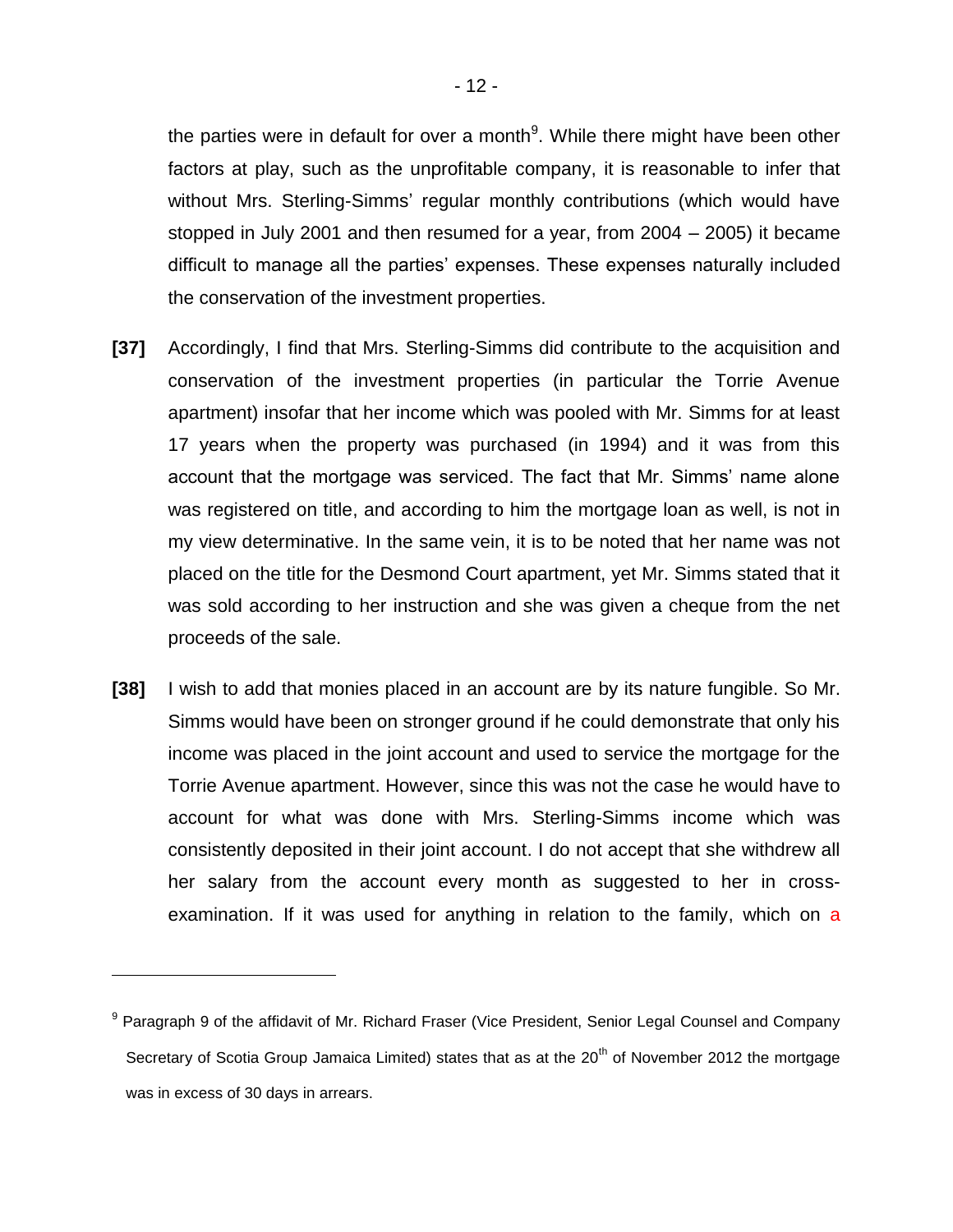balance of probabilities I accept it was, then it would be difficult to say that she made no contribution. It must be borne in mind that "contribution" is broadly defined by section 14(3) of the **PROSA** and it is not confined to monetary contributions, nor are monetary contributions presumed to be of greater value.

**[39]** Further, I find it difficult to accept that Mrs. Sterling-Simms did not directly contribute to or assist with the mortgage of any of the properties, in particular the Torrie Avenue apartment when it is Mr. Simms' own evidence that he did not work as a banker for eight years when the banking sector collapsed and he was between contracts. While Mr. Simms did not specify the period, this court takes judicial notice that the collapse of the financial sector is commonly regarded to have taken place in the mid 1990's. Indeed, if this is the eight year period which Mr. Simms was referring to when he was not employed or was between contracts as he puts it, then it seems likely that at some point Mrs. Sterling-Simms would have contributed to the mortgage which was registered on the 23<sup>rd</sup> of October 1995, and which was serviced from the joint account where her salary was consistently deposited. I note that Mr. Simms gave no evidence that while he was unemployed that he made a steady income from his buying and selling business, and thus was able to meet his expenses without assistance from Mrs. Sterling-Simms.

## **Family home**

**[40]** This is not a case in which there was no family home. As previously mentioned the Stillwell Avenue property was the family home. There is no longer a dispute between the parties that it belonged to them equally, both their names were registered on the title and they agreed to share the net proceeds equally.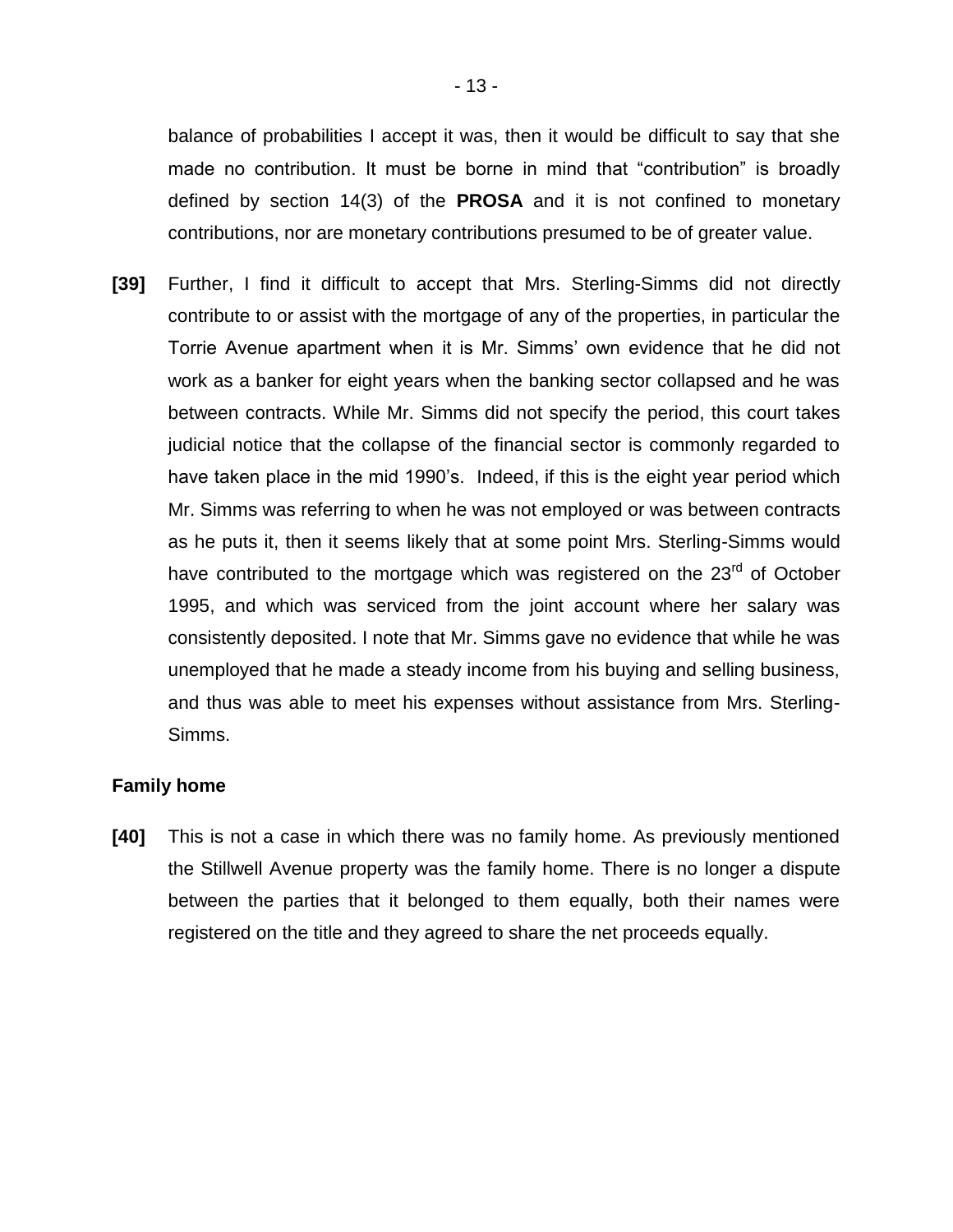### **Duration of the marriage**

**[41]** The parties were married on the 27<sup>th</sup> of June 1981, they were separated in 2008 and the marriage was dissolved on the  $17<sup>th</sup>$  of March 2010. As such, their marriage of over two decades is one of considerable duration. I note also that the union produced two children, none of whom are minors.

#### **Agreement with respect to the ownership and division**

- **[42]** It is clear that there is no agreement as contemplated by section 10 of the **PROSA**. As such any agreement would have to be inferred by the conduct of the parties.
- **[43]** It is Mrs. Sterling-Simms' evidence that she was of the view that they were working and operating as a team. I take this to mean that she believed that there was a common intention or mutual agreement between herself and Mr. Simms that they were *ad idem* that *"what's mine is yours"* with regards to their assets.
- **[44]** On the other hand, Mr. Simms stated that the titles were indicative of ownership. He sought to distinguish between the family home which was registered in both their names and the other properties which were registered in his name solely.
- **[45]** As previously mentioned, it was Mr. Simms' own evidence that one of the investment properties was sold at Mrs. Sterling-Simms' insistence and that she received JMD\$1,350,000.00 as part of the net proceeds of sale. Therefore, it seems to me that Mr. Simms himself has acknowledged that his former wife had an interest in that particular apartment, notwithstanding that her name did not appear on the title. The fact that it was sold because of her insistence shows that she had a say in the disposal of this property and this coupled with her receipt of some of the proceeds of sale leads me to the conclusion that the titles were not necessarily indicative of ownership, as Mr. Simms contends.
- **[46]** I bear in mind also that Mr. Simms gave evidence that he did not hide anything from his former wife and that even though he paid all the bills, the cheques and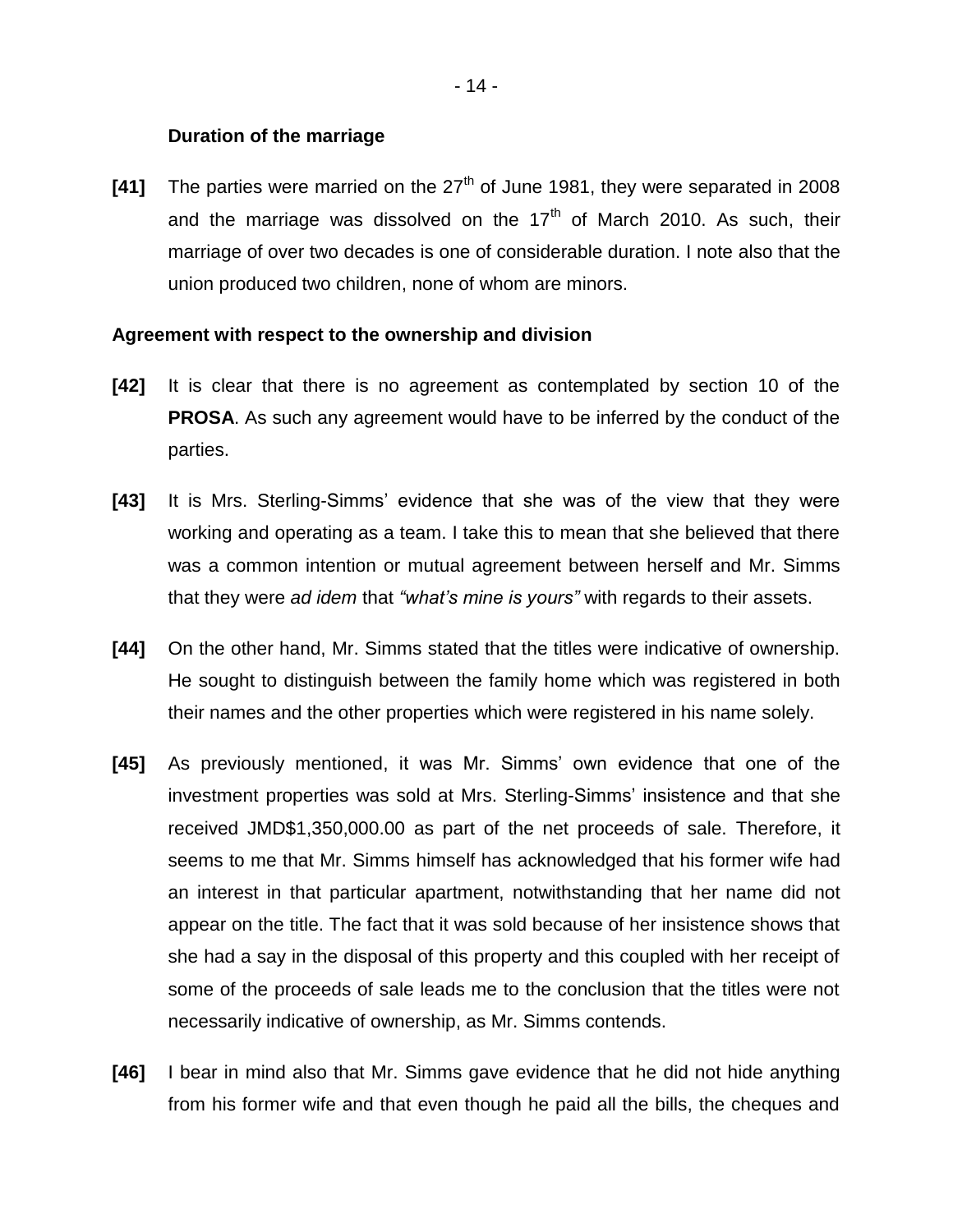receipts were placed at a convenient place in the house for all to have access to them. If true, this sort of accounting to the other spouse is very much indicative of a common intention to share and supports Mrs. Sterling-Simms' view that they were operating as a team.

**[47]** I am also mindful of the fact that the company, Wilco Sports Limited, which was incorporated on the  $10<sup>th</sup>$  of August 1998 obtained a credit facility from BNS which was guaranteed by both Mr. and Mrs. Simms. This credit facility was supported by a second mortgage of the family home. This to me is also indicative of the teamwork which Mrs. Sterling-Simms contends was at play. It was Mrs. Sterling-Simms' evidence that the company had two directors, herself and Mr. Simms. Each of them had 25% of the share capital and the remaining 50% was unissued. The company never made a profit and was sold in 2011 or 2012. Further, I note that when the asset of the company was sold its net proceeds were divided equally between the parties. Again, this supports Mrs. Sterling-Simms' assertion that the parties were operating as a team.

## **Cases relied on by counsel for Mrs. Sterling-Simms**

**[48]** Learned counsel for Mrs. Sterling-Simms relied on the principles from the case of **Vincent Lloyd Guthrie v Dorretta May Guthrie<sup>10</sup> which cited at paragraph [27]** the Court of Appeal case of **Gem Harris v Eugene Harris**<sup>11</sup> as being demonstrative of the treatment of joint accounts. It was acknowledged by counsel that the principles set out in **Harris v Harris** were at a time when the **Married Women's Property Act** was in place as the **PROSA** only came into force on the 1<sup>st</sup> of April 2006. R. Anderson J found:

<sup>&</sup>lt;sup>10</sup> (unreported), Supreme Court, Jamaica, Claim No. 2009HCV3430, judgment delivered 19 July 2011

<sup>11</sup> (1982)19 JLR 319,333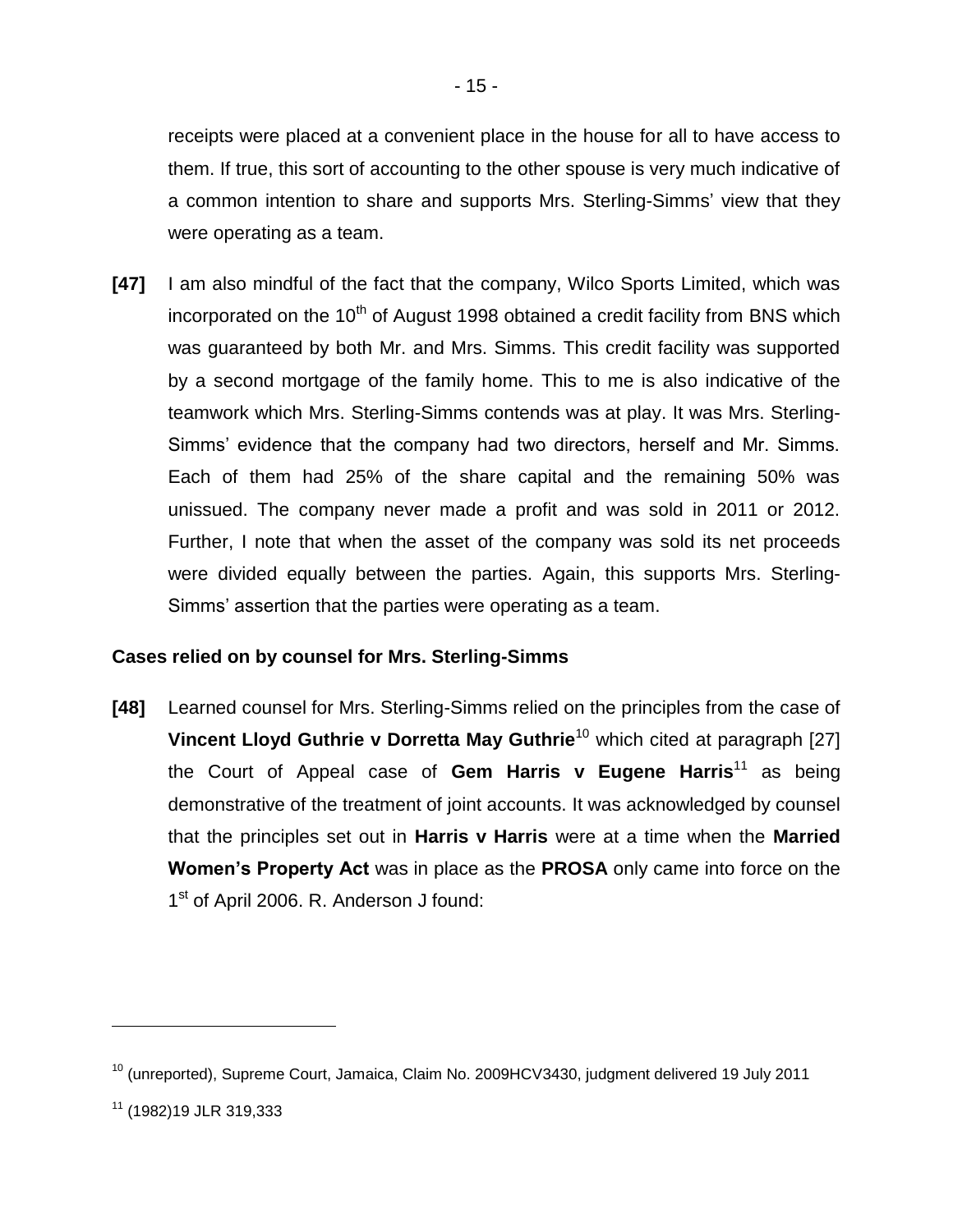*(27) I am strengthened in the views arrived at above by the decision in the Jamaican Court of Appeal* **Gem Harris v Eugene Harris [1982] 19 JLR page 333.** *There, the Court held as foolws [sic]:*

- *a. A common pool of funds does not require anything other than an intention that it was for the joint use of the parties and the parties having constituted a common pool from which the funds were provided to pay for property which was in conveyed into their joint names, the only question arising is what proportion each should share.*
- *b. Where property is transferred into the joint names of husband and wife, prima facie the parties are treated as beneficially entitled in equal shares.*

*It should also be noted that the relative contributions of each party to the joint pool does not affect the rule that prima facie each is entitled to a fifty percent(50%) share. These considerations here, are also relevant in considering the issue of the joint accounts which I deal it below.* 

**[49]** I think it appropriate to remind myself and consider as R. Anderson J did in **Guthrie v Guthrie**, that section 4 of the **PROSA** explicitly states that the rules of common law and equity and any attendant presumptions have been overtaken and replaced by the provisions of the Act. I must note that in **Guthrie v Guthrie**, the application could not proceed under section 14 as there was non-compliance with section 13 and no application for an extension of time was made. In those circumstances R. Anderson J proceeded to consider the claim according to the rules of common law and equity.<sup>12</sup> Such is clearly not the case in the matter at bar, as I have stated earlier at paragraph [21] herein. Mrs. Sterling-Simms' application has been duly made under section 13 and as such the court can exercise its redistributive powers under the **PROSA** having regard to the statutory considerations. Notwithstanding some factual similarities, I regard **Guthrie v Guthrie** to be quite distinguishable from the case at bar, I note

 $12$  See: paragraph  $[20]$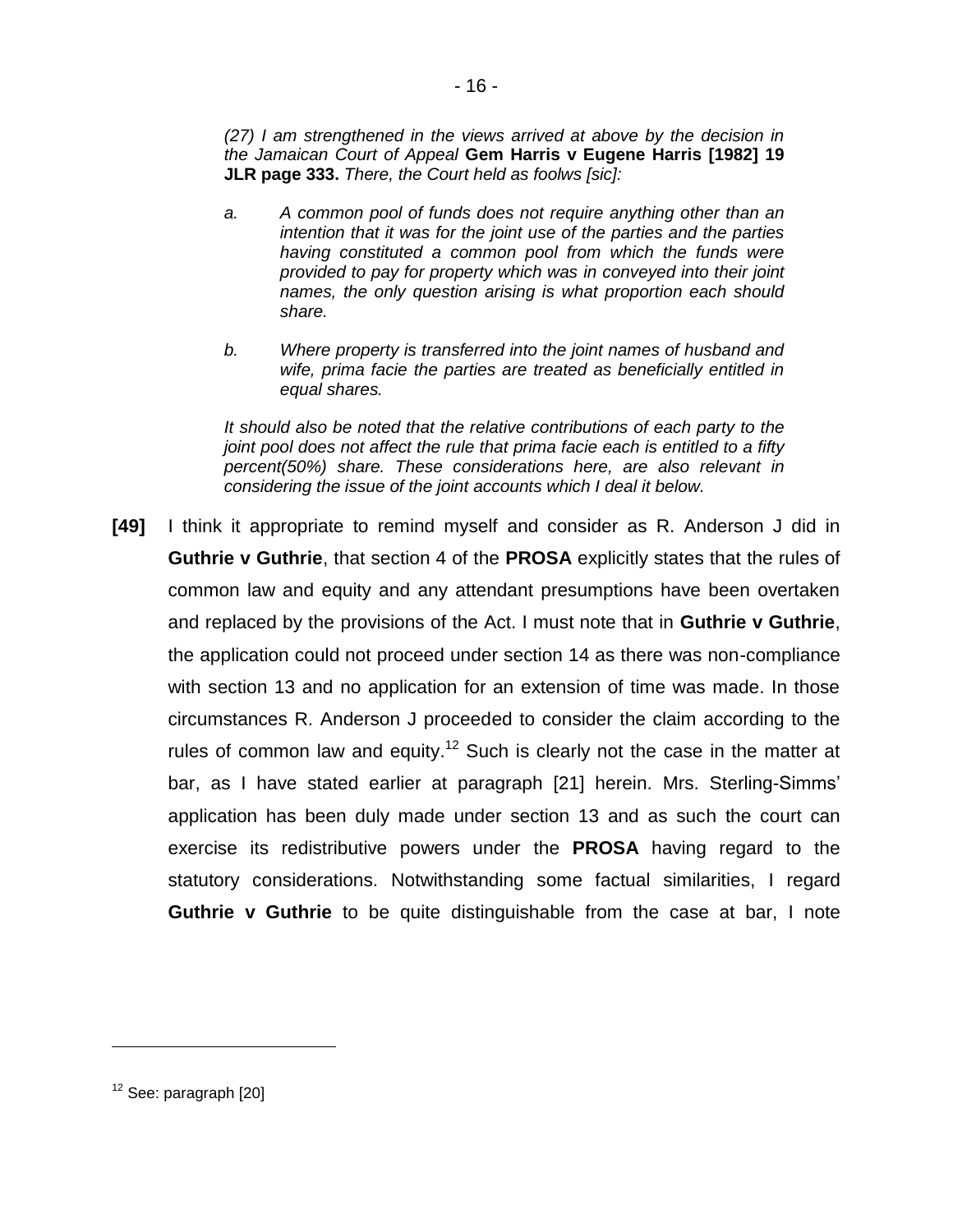however the colourful quote at paragraph [30] which R. Anderson J took from an unspecified source<sup>13</sup> and find it to be somewhat apt:

*(30) It is said: " 'Joint bank accounts'. Sounds so lovely and cosy, don't they: a fiscal manifestation of a couple's unity, a declaration of mutual trust … Nothing says "what's mine is yours" quite as much as pooling your resources, especially if you earn double what your partner does"…* 

**[50]** Reference was also made to the recently decided case by my brother Laing J, **Allicent Kelly-Lasisi v Jimoh Lasisi**<sup>14</sup> which was concerned with the family home and the court's power to vary the equal share rule. Counsel submitted that Laing J, *"embarked upon a section 14 analysis in so far as the contribution of the wife,"* and an important consideration was stated at paragraph [39]:

> *"[39] The parties did not have a joint account nor did the parties have any children together."*

Counsel submitted, *"Despite this the court gave the wife a share in the family home. What however is relevant in this case is that a joint account, children and a long marriage was considered to be a contribution in of itself."*

**[51]** Again, I find that this case is quite distinguishable. It is factually dissimilar, as the parties were married later in life for a short duration and acquired their assets independently of each other. There was no evidence of a pooling of resources and as stated there were no children of the union. As such the "section 14 analysis" commended by counsel is not particularly helpful, the property in dispute was the family home and my brother Laing J was primarily concerned with the section 7 factors.

 $13$  It appears that the quote was taken from a UK newspaper article titled 'Should couples have joint bank accounts?' published in the Times on the 10<sup>th</sup> of December 2009

<sup>14</sup> [2016] JMSC Civ. 25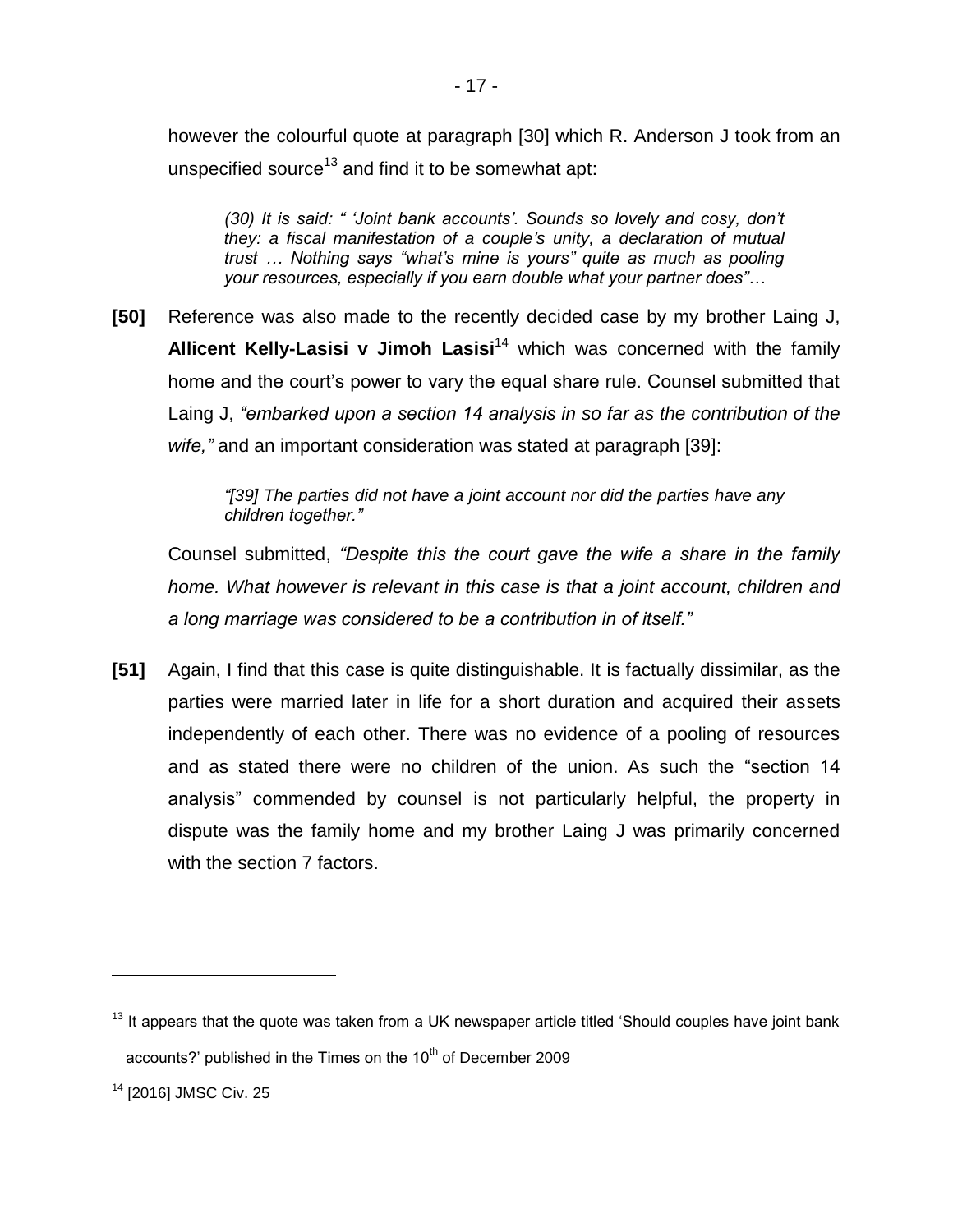### **Cases relied on by counsel for Mr. Simms**

 $\overline{a}$ 

**[52]** Learned counsel for Mr. Simms cited twice as many authorities. Some of which were decided 'pre-**PROSA**' and thus pursuant to the rules and presumptions of common law and equity. She referred the court to the dicta of Morrison JA (as he then was) from **Glenford Greenland v Camille Greenland**<sup>15</sup> wherein he opined at page 7:

> *"It seems to us that although the Act intends itself to be a complete code*  for the division of matrimonial property, it does not entirely rule out a *consideration of the earlier approach under the common law because the factors mentioned in section 14(2) to some extent replicate the former law."*

**[53]** Prior to the quote cited by counsel, Morrison JA clearly stated:

*"It will be seen immediately that although section 4 of the Act speaks to the former presumptions of the common-law and equity having no effect in respect of property that comes within the Act, what section 14(2) does is in effect to import the same things that would have been of significance in determining the legal position when the property was owned jointly before the Act, which is to say contribution, agreement between the parties, duration of the marriage and other relevant factors."* 

- **[54]** It was submitted that, *"Notwithstanding the provisions of PROSA and the relevant factors which the court is mandated to examine in its application of the law, the court has a duty to also take into account a number of equitable principles which could establish an interest for the claimant under a resulting or constructive trust, and to look closely at the extent, if any, of that trust, and in that regard, the common intention of the parties is relevant."*
- **[55]** While I do agree that the court can consider the parties' common intention or put another way the agreement between the parties, which I have done, I do not

<sup>&</sup>lt;sup>15</sup> (unreported), Court of Appeal, Jamaica, [Supreme Court] Civil Appeal No 71/2008, judgment delivered 20 January 2009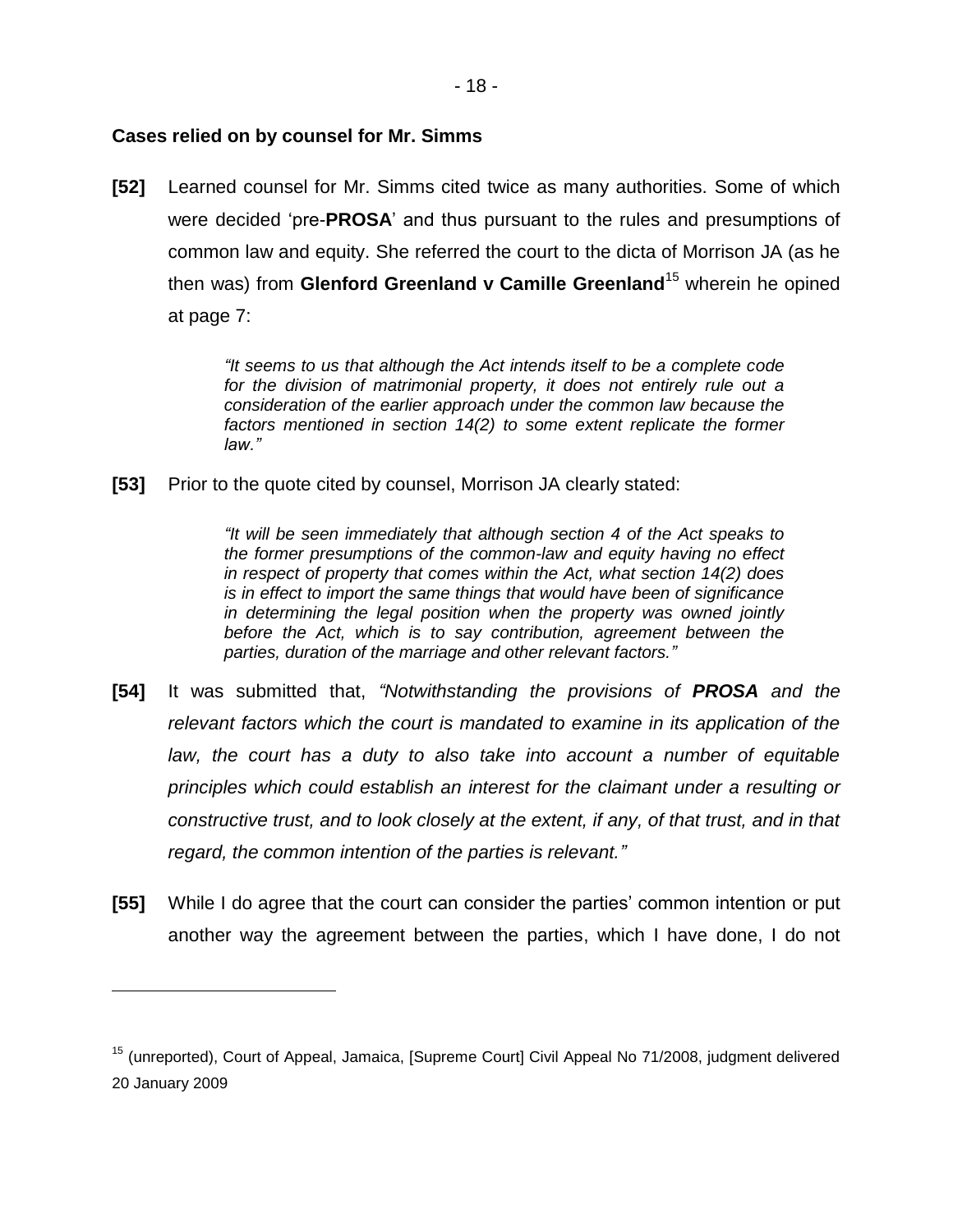accept that the court must consider the equitable principles relevant to the establishment of an interest under a resulting or constructive trust. What I understand Morrison JA to be saying in **Greenland v Greenland** is that the older pre-**PROSA** authorities can be useful and thus relied on to the extent that they consider the factors which have been codified by section 14(2) of the **PROSA**. In any event section 14(2)(e) clearly states that the court may take into account, "such other fact or circumstances which, in the opinion of the Court, the justice of the case requires to be take into account."

- **[56]** Counsel cited the following cases **Judith Plummer v Andrew Plummer<sup>16</sup>** , **Richard Elliott v Sharon Brown Elliott<sup>17</sup>** and **Gassan Elias Azan v Dawn Genevieve Azan<sup>18</sup>** . I will discuss the applicability of each case in turn.
- **[57] Plummer v Plummer** was relied on for the approach that R. Anderson J took, which was to consider the principles of constructive trust and common intention where the claim was brought pursuant to the **PROSA**. It should be noted however that there was some doubt on the part of counsel as to whether the **PROSA** applied in that case<sup>19</sup> and as such counsel relied on principles of presumed resulting trust, common intention constructive trust and proprietary estoppel. This reliance found favour with R. Anderson J who commended the approach given his view that the property in dispute was not the family home. Curiously, the section 14(2) factors were not mentioned in R. Anderson J's statement of the law but were mentioned and considered under the heading of furniture. In my view this approach is somewhat nebulous and not particularly helpful to the determination of the instant case.

<sup>&</sup>lt;sup>16</sup> (unreported), Supreme Court, Jamaica, Claim No. 2006HCV00864, judgment delivered 15 June 2009

<sup>&</sup>lt;sup>17</sup> (unreported), Supreme Court, Jamaica, Claim No. 2006HCV03415, judgment delivered 17 September 2007

<sup>&</sup>lt;sup>18</sup> (unreported), Court of Appeal, Jamaica, [Supreme Court] Civil Appeal No.53/1987, judgment delivered 22 July 1988

 $19$  See: page 11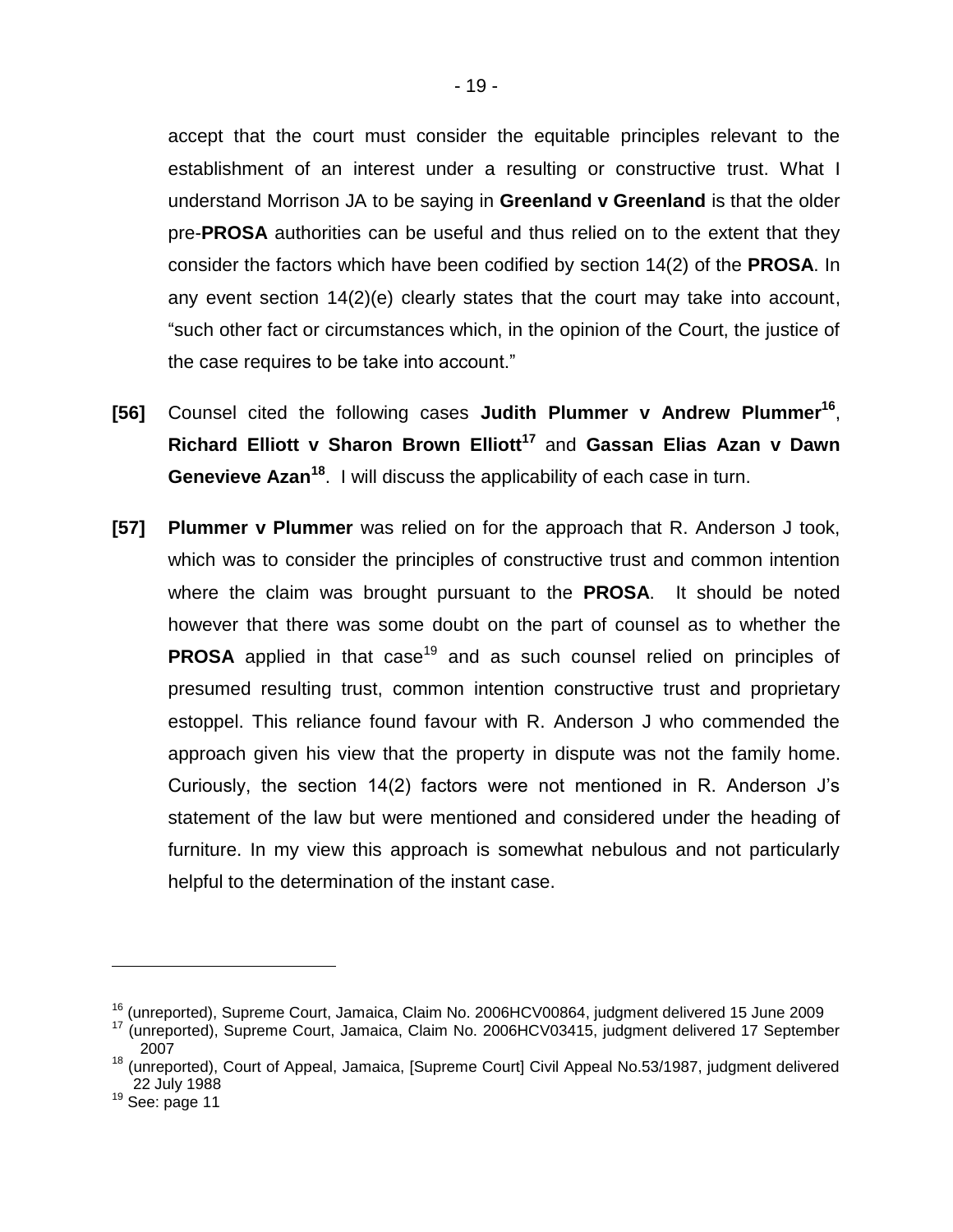- **[58]** Reliance was placed on **Elliott v Elliott** wherein the court refused the claimant's claim and found that one of the properties was purchased for investment purposes and was not intended to be shared with the claimant (husband). While this may appear to support Mr. Simms' position, upon a closer reading of D. McIntosh J's succinct judgment it is clear that this case is quite distinguishable from the case at bar. In **Elliott** the evidence indicated that the claimant made absolutely no contribution to the acquisition of the properties in dispute, he was found to be an unreliable witness and crucially there was conclusive evidence that a third party (his mother-in-law) was the person who made down payments on the properties and was registered thereon as a joint tenant with her daughter (the defendant). It was this third-party (Ms. Sylvia Salkey who was not a party to the claim) that the court accepted that bought one of the properties as an investment towards securing a pension for herself. The facts of this case are entirely distinguishable in my view and it does not in any way assist Mr. Simms' case.
- **[59]** Finally, with regards to **Azan v Azan***,* it was submitted as follows:

*"On the issue of the joint account and pooled resources, I implore her Ladyship to accept the decision of the Court of Appeal in Azan v Azan, when they found that shares which the Claimant, Mrs. Azan was claiming as being purchased from an account jointly owned by herself and her husband, was not so, as the evidence did not support that assertion, and her claim to a beneficial interest in the shares in Elias Azan and Sons Limited failed as there was no implied, resulting or constructive trust.* 

*On the basis of the decision of Azan v Azan, I ask Her Ladyship to find that the Claimant has no beneficial interest in the subject real estate properties as these were purchased by mortgages obtained by the Defendant solely, and were not purchased from any pooled funds in any joint account, neither did the Claimant contribute to the acquisition of any of the properties, or to their upkeep or maintenance."*

**[60]** It should be noted that in **Azan v Azan** the application was made pursuant to the **Married Women's Property Act** for the determination of the wife's interest in shares held in the name of her husband, in the company Elias Azan & Sons Limited. While there are some factual similarities, some being quite uncanny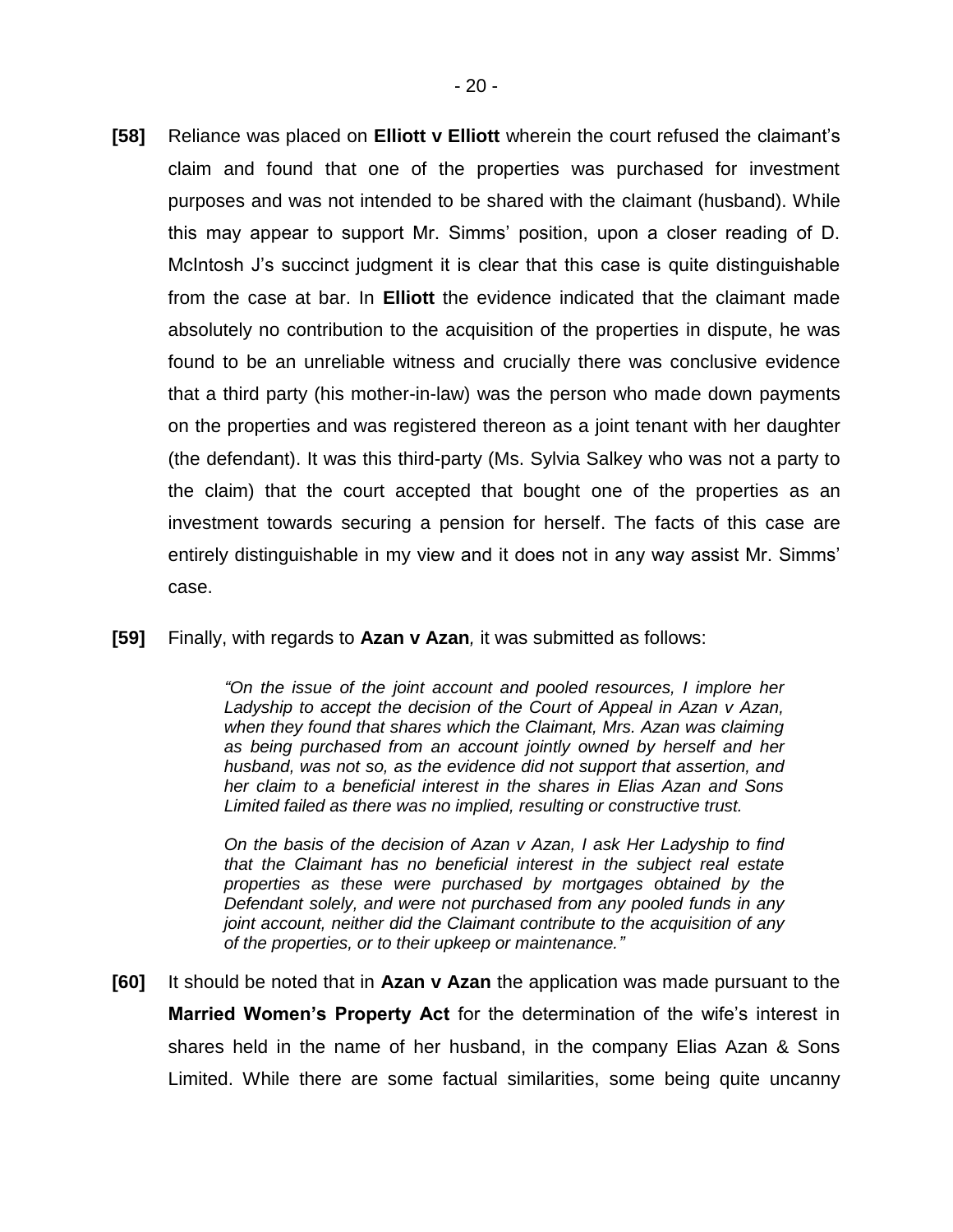such as the almost identical duration of marriage, the parties' initial occupations (secretary and sales) even working at some of the same firms (T Geddes Grant Limited) and resolving their other properties acquired together (save for one). Those aside, there are also other more significant similarities such as the parties embarking on business ventures together and pooling their resources to achieve financial success.

- **[61]** However, there are also some critical differences. In **Azan**, the wife never paid money into the joint account from which the shares were bought nor did she withdraw from it, save for rare occasions and on her husband's request. They also used their salaries individually to purchase whatever they needed as separate individuals. This is not so in the instant case.
- **[62]** In **Azan v Azan**, Forte JA (as he then was) referred to a number of cases on joint account and pooled funds, one of which included **Heseltine v Heseltine**<sup>20</sup> wherein Lord Denning MR recognised that each case depended on its own facts and opined:

*"… In some cases where husband and wife each contribute to a joint account, the proper inference is that they are putting their moneys into the account with the intention that they should belong to them both jointly. If the marriage breaks down, investments made out of that account belong to them jointly, usually half and half, although in the name of one only: see Jones v Maynard. But there are other cases where one party provides all the money in the joint account and it is only opened and used as a matter of convenience of administration. In such cases, if the marriage breaks down, the moneys belong to the one who provided them. So do any investments made with those moneys."*

Forte JA concluded at page 17 that, *"The facts of the present case* (**Azan v Azan**) *in so far as they relate to the joint account in the joint names of the parties,*  fall within the latter category described by Lord Denning MR as the accepted

<sup>20</sup> (1971) 1 ALL ER 952, 956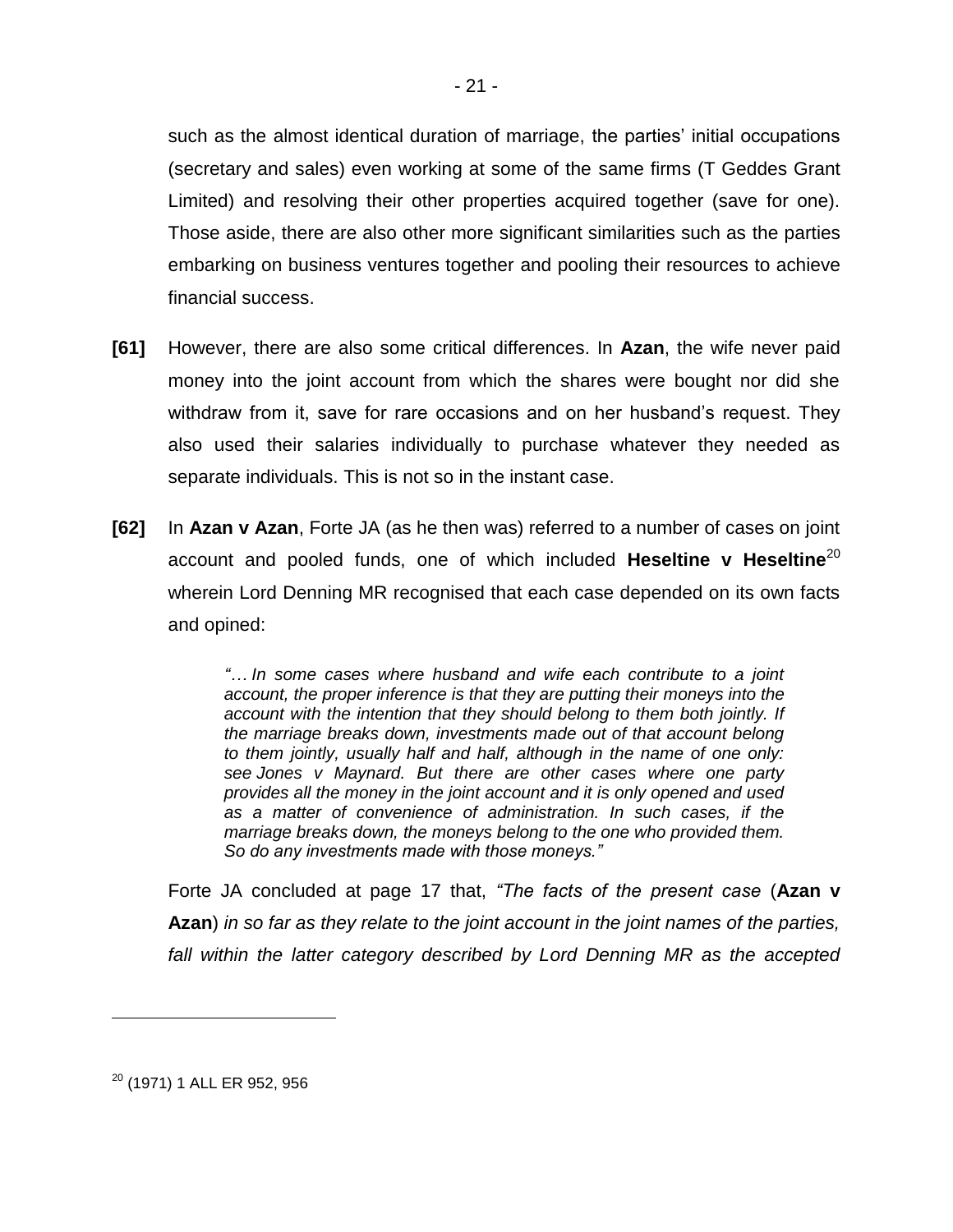*evidence is that only moneys belonging to the appellant* (Mr. Azan*) was placed in that account, the respondent* (Mrs. Azan) *withdrawing from it only at times when permitted so to do by the appellant."* 

**[63]** If the court were to place reliance on this case, as counsel for Mr. Simms suggests, it seems to be that this would tend to support Mrs. Sterling-Simms' claim rather that Mr. Simms' defence. I am of the view that the facts of the instant case fall within the former category described by Lord Denning MR rather than the latter category as Forte JA (and the majority) found.

### **Findings**

- **[64]** I accept that the parties pooled their resources and maintained at least one joint account which they both were able to make withdrawals from. I also accept that Mr. Simms managed their joint account at the BNS, not only because he was *au fait* with banking and finance but from his own evidence it is clear that he was very proactive. He claims that he started the informal business of buying and selling goods, made investments for the benefit of the family, accessed loan facilities, paid all the bills and expenses, and maintained and supported extended family members. Mr. Simms was adamant that he was the provider for the family. He even spoke of settling credit card debts incurred by Mrs. Sterling-Simms during the marriage and after their separation.
- **[65]** I find that the parties' investments were funded from their pooled resources and although Mr. Simms limits the investments he made for the family to stocks, securities and shares, I find that the investment properties were also acquired for the benefit of securing the family's future and not just for his own personal retirement. It is likely that it was foresight on Mr. Simms' part, considering that he knew he would have no pension, that caused him to acquire the investment properties so that he could continue in his role as provider. As such if the marriage had lasted it seems to me that Mrs. Sterling-Simms would have benefitted from the income from the investment properties and that is why she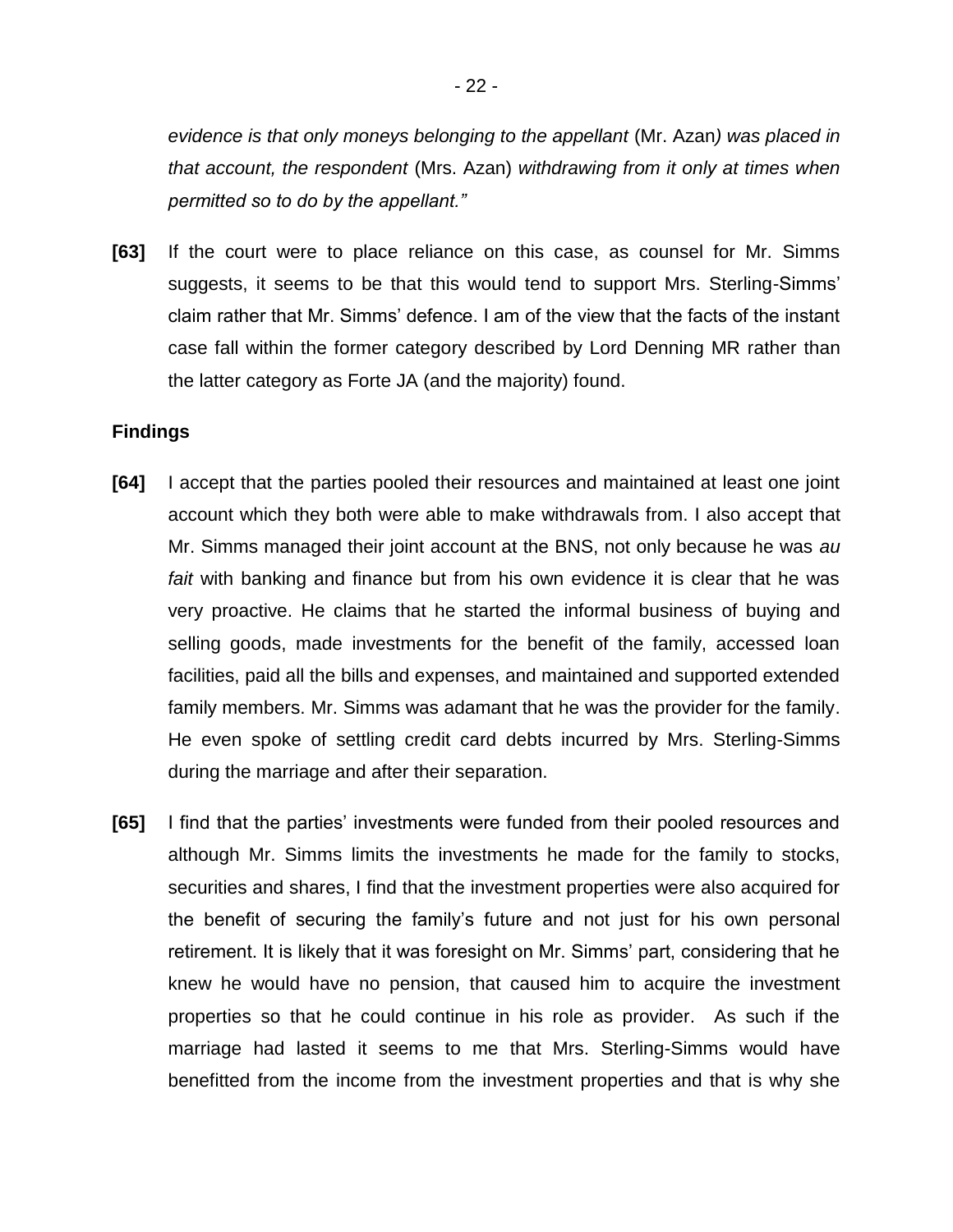was able to request that one of the investment properties be sold prior to her departure to the USA.

**[66]** Even though both parties gave evidence in relation to items of art, furniture and bone china, I am not prepared to make any finding in respect of same. There is simply not enough information before the court. I note that counsel for Mrs. Sterling-Simms did not make any submissions in relation to these items. Accordingly, I refuse the relief sought by Mrs. Sterling-Simms that Mr. Simms account to her for same.

### **Disposal**

- **[67]** Based on the foregoing reasons, it is hereby ordered:
	- 1) The Claimant is entitled to a fifty percent (50%) interest in the property referred to as the Gardens of Arcadia – Apartment A15 which is located at 3A Torrie Avenue in the parish of St. Andrew and which is registered at Volume 1266 Folio 625 of the Register Book of Titles;
	- 2) The parties shall secure a valuation of the said property within three months of the date hereof. In the event they shall fail to agree on a valuator, the Registrar of the Supreme Court shall be empowered to appoint a valuator. The cost of the valuation is to be borne equally by both parties;
	- 3) The Defendant shall have the first option to purchase the Claimant's interest within 90 days of receiving the valuation. If he fails to exercise this option, the Claimant shall be entitled within 60 days thereafter to enter into an agreement to purchase the Defendant's interest in the property, failing which the property is to be sold on the open market. Both parties are to bear the cost of the sale equally;
	- 4) The Registrar of the Supreme Court is empowered to sign any and all documents required to give effect to the orders made should any of the